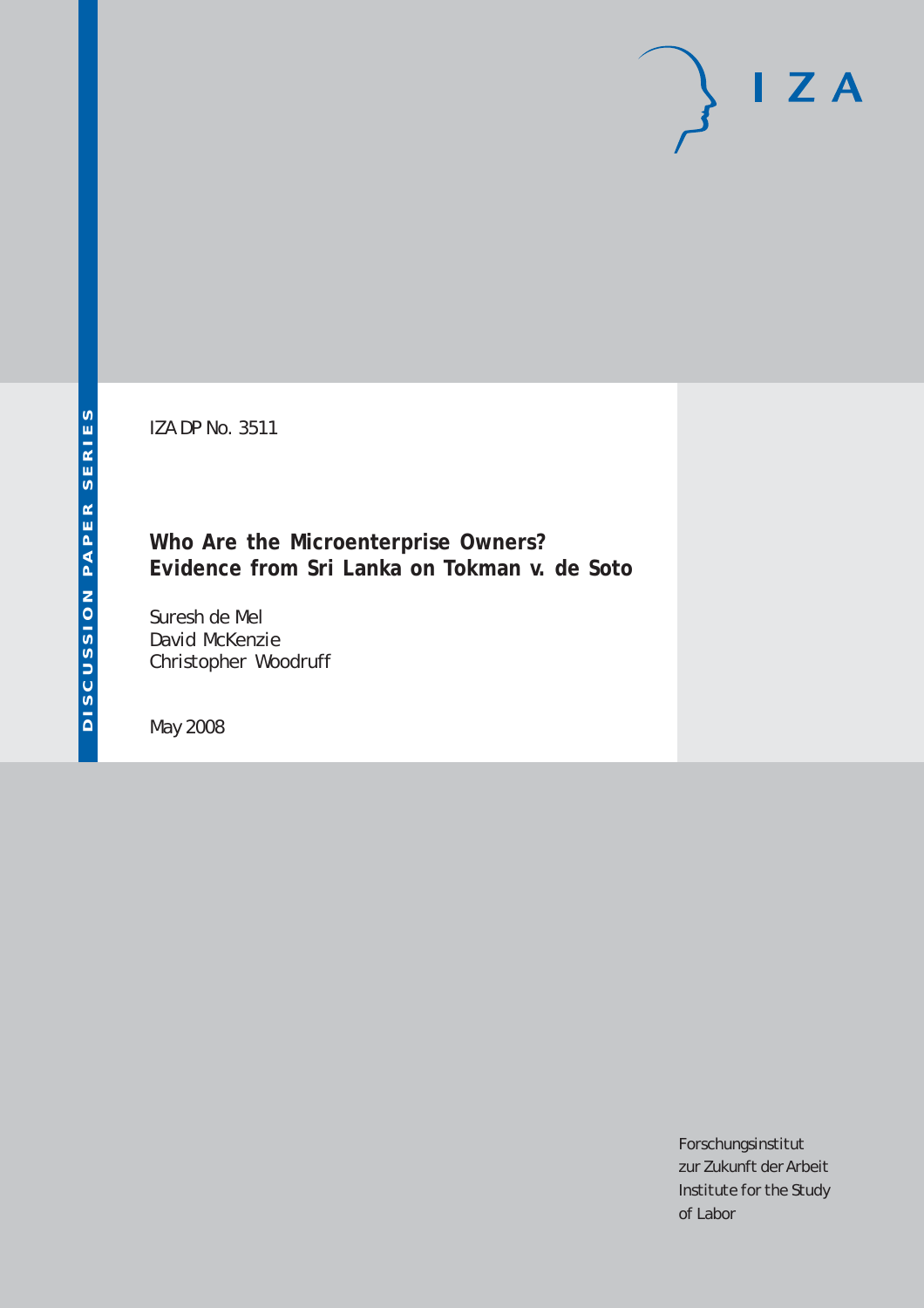# **Who Are the Microenterprise Owners? Evidence from Sri Lanka on Tokman v. de Soto**

### **Suresh de Mel**

*University of Peradeniya* 

### **David McKenzie**

*World Bank and IZA* 

### **Christopher Woodruff**

*University of California, San Diego* 

Discussion Paper No. 3511 May 2008

IZA

P.O. Box 7240 53072 Bonn Germany

Phone: +49-228-3894-0 Fax: +49-228-3894-180 E-mail: [iza@iza.org](mailto:iza@iza.org)

Any opinions expressed here are those of the author(s) and not those of IZA. Research published in this series may include views on policy, but the institute itself takes no institutional policy positions.

The Institute for the Study of Labor (IZA) in Bonn is a local and virtual international research center and a place of communication between science, politics and business. IZA is an independent nonprofit organization supported by Deutsche Post World Net. The center is associated with the University of Bonn and offers a stimulating research environment through its international network, workshops and conferences, data service, project support, research visits and doctoral program. IZA engages in (i) original and internationally competitive research in all fields of labor economics, (ii) development of policy concepts, and (iii) dissemination of research results and concepts to the interested public.

IZA Discussion Papers often represent preliminary work and are circulated to encourage discussion. Citation of such a paper should account for its provisional character. A revised version may be available directly from the author.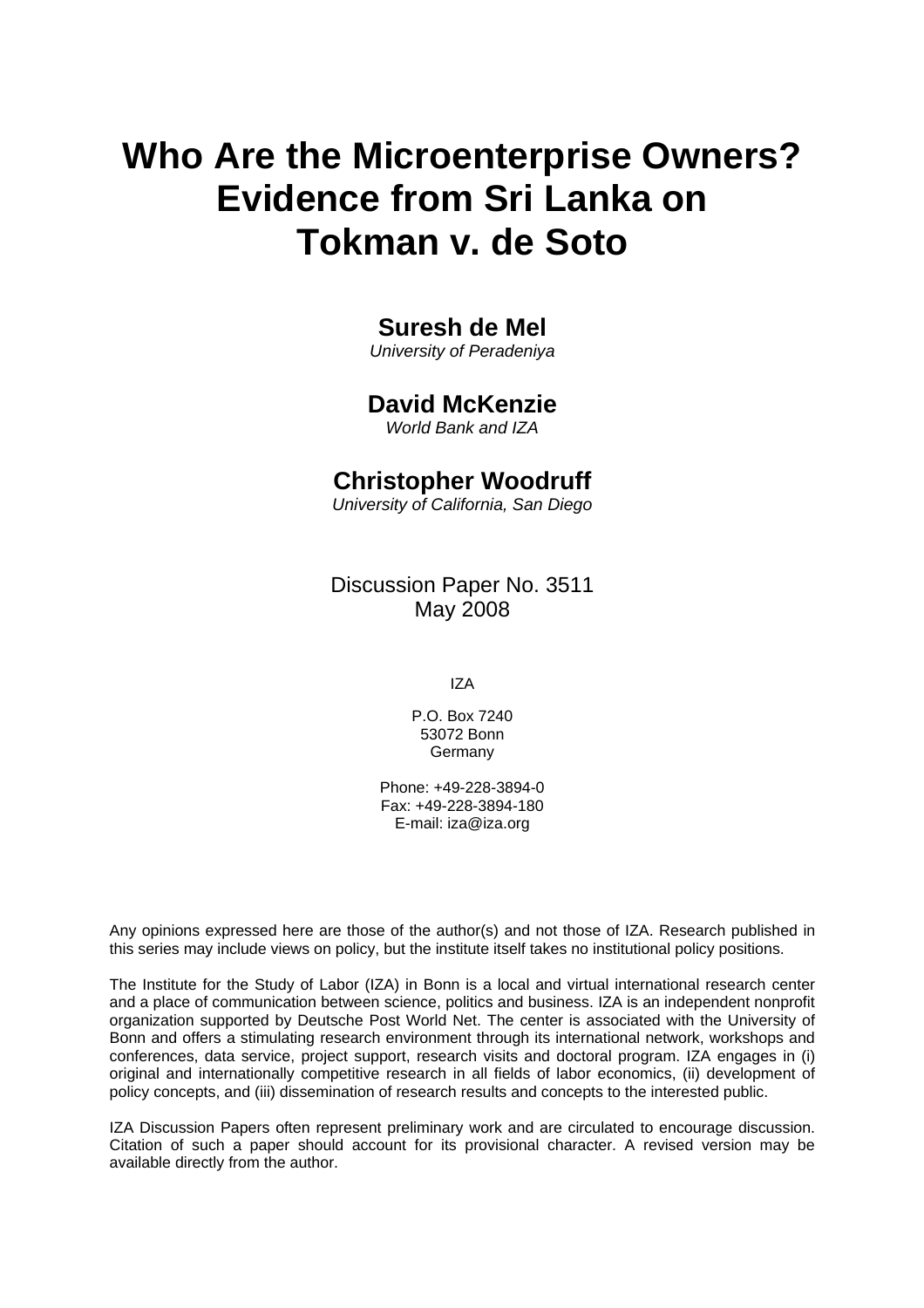IZA Discussion Paper No. 3511 May 2008

# **ABSTRACT**

## **Who Are the Microenterprise Owners? Evidence from Sri Lanka on Tokman v. de Soto[\\*](#page-2-0)**

Is the vast army of the self-employed in low income countries a source of employment generation? We use data from surveys in Sri Lanka to compare the characteristics of own account workers (non-employers) with wage workers and with owners of larger firms. We use a rich set of measures of background, ability, and attitudes, including lottery experiments measuring risk attitudes. Consistent with the ILO's views of the self employed (represented by Tokman), we find that 2/3rds to 3/4ths of the own account workers have characteristics which are more like wage workers than larger firm owners. This suggests the majority of the own account workers are unlikely to become employers. Using a two and a half year panel of enterprises, we show that the minority of own account workers who are more like larger firm owners are more likely to expand by adding paid employees. The analysis suggests that finance is not the sole constraint to growth of microenterprises, and provides an explanation for the low rates of growth of enterprises supported by microlending.

JEL Classification: 017, L26

Keywords: entrepreneurship, self-employment, De Soto

Corresponding author:

 $\overline{a}$ 

David McKenzie MSN MC3-300 The World Bank 1818 H Street NW Washington, DC 20433 USA E-mail: [dmckenzie@worldbank.org](mailto:dmckenzie@worldbank.org) 

<span id="page-2-0"></span><sup>\*</sup> The authors thank Josh Lerner, Antoinette Schoar, Tavneet Suri and participants of the NBER conference on International Differences in Entrepreneurship for valuable comments and Susantha Kumara and Jayantha Wickramasiri for outstanding research assistance. AC Nielsen Lanka administered many of the surveys on which the data are based. Financial support from NSF grant numbers SES-0617424 is gratefully acknowledged. This paper was drafted in part while Woodruff was visiting LSE, whose support is also greatly appreciated.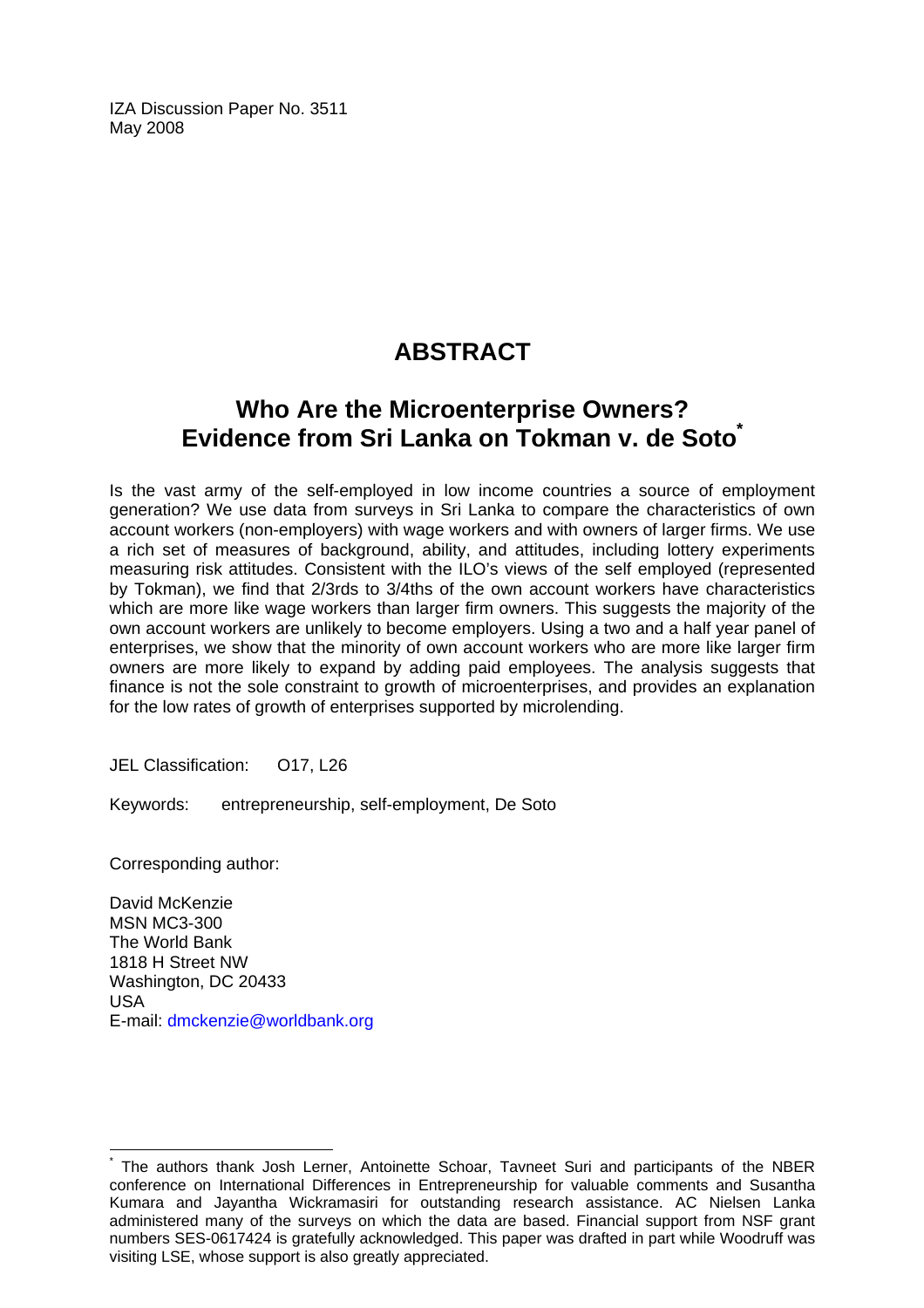The self employed make up around a third of the non-agricultural labor force in lowincome countries. A substantial majority of these self employed work alone, hiring no paid employees. These own account workers represent half or more of the informal sector in low-income countries. Is informality a way station on the road to wage work or a stepping stone for nascent entrepreneurs? The academic and policy worlds have widely divergent views on this question. Victor Tokman, espousing a view associated with the International Labor Organization (ILO), suggests that that the army of own account workers is marginalized and biding time until an opportunity for wage work arises: "Informal activities [arise from] the failure of the economic system to create enough productive employment" (Tokman 2007). $^1$ 

Hernando de Soto is perhaps the best known exponent for a very different point of view. Starting with *The Other Path* in 1989, de Soto has held that microenterprise owners are entrepreneurs who, but for constraints they face on various fronts, might well run larger enterprises. In an interview with the New York Times in 1992, de Soto states: "[The own account workers] are in the informal sector because they have no choice. They have no access to credit. They cannot get their business application approved. Or they are just prohibited from opening such a business. They have nowhere else to go." (NY Times March 21, 1992).<sup>2</sup>

These divergent views are reflected in the work of other academic researchers as well. Fields (1975) developed an early model of the informal sector as a way-station of those queuing for a formal job in urban areas. Others have followed this line. (See Fields 2004 for a review.) Bennett and Estrin (2007) are among those modeling the microenterprises as a stepping stone to formal business ownership. In their model, entrepreneurs start in the informal sector because entry costs are lower. After learning

 $\overline{a}$ 

 $<sup>1</sup>$  To be fair to Tokman's view, he goes on to say: "This debate has evolved in the last few years, resulting</sup> in a substantial narrowing of the gap which had existed between those who argued in favour of the simplistic notion that legislative or procedural changes are enough to overcome the existing problems and those who denied the role of regulatory arrangements relating to the economic system." We believe the distinction we draw between the two views of informality is valid. But we confess to choosing quotes which make the differences in views sharper than most of those involved in the debates would admit.

 $2^{2}$  De Soto's view has had a significant impact on both research and policy. Djankov et al (2002) measure the time and monetary costs of registering a business in 75 countries. Kaplan, Piedra, and Seira (2007) and Bruhn (2007) analyze the impact of a policy simplifying the registration scheme in Mexico, reaching somewhat contradictory conclusions with respect to the impact on the formation of new businesses.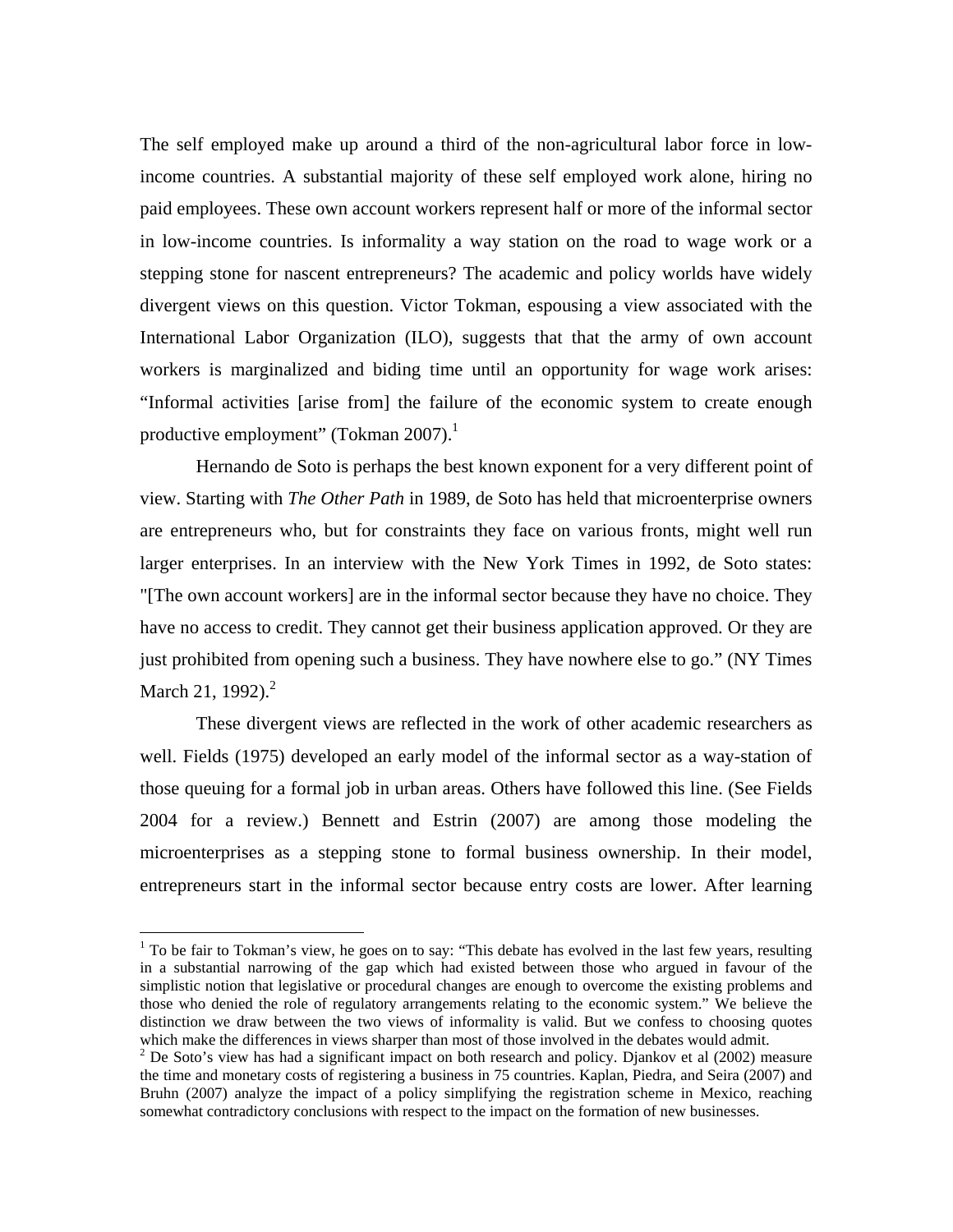about the demand for their products, they decide whether to move to the formal sector and expand, or to shut down.

The heterogeneity of the informal sector in low-income countries allows each side to cite at least anecdotal evidence supporting its own story. But we are unaware of any study which takes these arguments to the data in a systematic way with samples representative of both the informal sector and larger firm owners. In this chapter, we aim to provide such a systematic comparison of wage workers, own account workers, and employers, using data from surveys in Sri Lanka. The wage worker and larger firm surveys are cross-sectional; the own account worker data come from a survey begun in April 2005, with the most recent survey conducted in October 2007. We use both the cross sectional comparison and the dynamics from the microenterprise panel.

There are at least two lines of empirical research which are related to our analysis. William Maloney and coauthors use labor market surveys in several Latin American countries to study the pattern of transition into and out of self employment and the informal sector more generally. These data show high rates of mobility between formal wage work and informal self employment in all of the countries examined (Maloney 1999; Bosch and Maloney 2007; Bosch, Goni, Maloney 2007). Moreover, a large majority of own account workers report being self employed by choice rather than by force, for the lack of available wage jobs. Perhaps the strongest evidence that the self employed are drawn by opportunity is that in Mexico, at least, transitions from formal wage work to informal self employment are procyclical (Bosch and Maloney 2007). Collectively, the Maloney et al analysis indicates the lack of any hard barrier between wage work and self employment in the Latin American countries. But most of their findings are also consistent with a Lucas-style decision model (Lucas 1978), where those with low levels of entrepreneurial ability move between wage work and self employment as economic opportunities change. Because the Latin American labor data are limited to overlapping one-year panels, they tell us less about whether those transitioning to self employment subsequently grow to become employers.<sup>3</sup>

 $\overline{a}$ 

 $3$  Woodruff (2007) questions how much of this mobility is sustained rather than representing short term churn.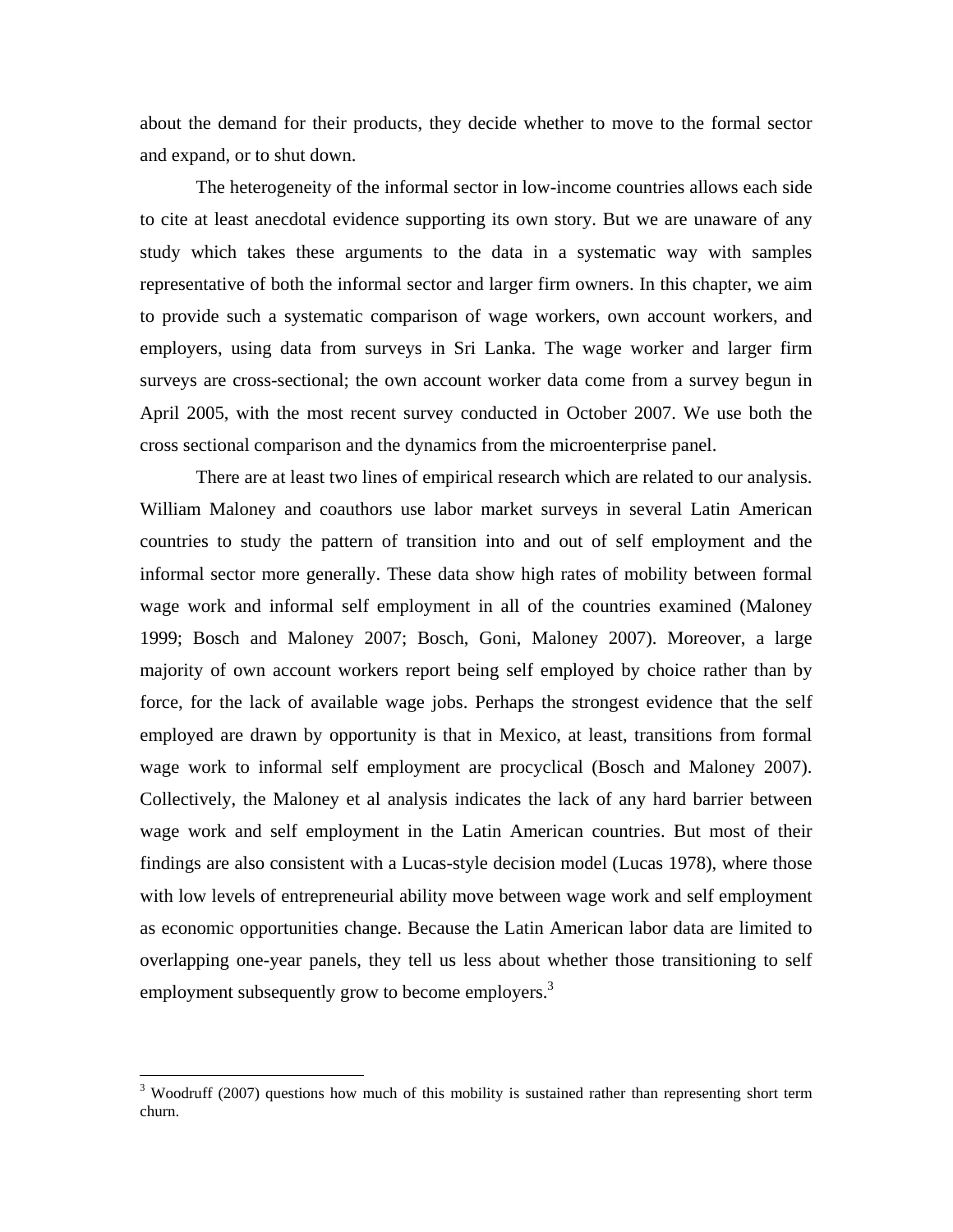Simeon Djankov and coauthors have complied data which allows a broader comparison of the attitudes, abilities and work histories of wage workers and owners of enterprises with at least five employees in Russia, China and Brazil (Djankov et al, 2005, 2006). Own account workers are intentionally left out of the sample in order to sharpen the distinction between wage workers and entrepreneurs. Our analysis is closest in spirit to that of Djankov et al, but we explicitly bring the own account workers into the comparison and also include a greater range of owner characteristics. From a policy perspective, understanding who the own account workers are is critical given their weight in the labor force. If the sector is an incubator for larger firms, then policies should aim to help microenterpreneurs grow and generate employment. If, on the other hand, the owners of the smallest businesses are unlikely to grow to be employers, then policies aimed at job generation should focus instead on constraints to growth among those who are already employers above some threshold and there is less reason to encourage growth of the smallest enterprises.

We begin by discussing how the characteristics of entrepreneurs in developing countries might be affected by the weak institutional environment in which they operate. We next describe the surveys and data and then examine differences in family background, education and ability, attitudes toward risk and measures from the entrepreneurial psychology literature between the three groups. Our wage worker and own account worker samples are nearly evenly split by gender. But the larger firm owner sample is predominantly male, reflecting the population of larger firms. Therefore, after presenting the full results, we separate the sample by gender and show where this affects the findings.

#### **Entrepreneurship in developing and developed economies:**

*Entrepreneur* is derived from the old French term *entreprendre,* meaning one who undertakes. In standard definitions the word is defined simply as someone who undertakes to own and manage a business, taking the risk of profit or loss (see Oxford English Dictionary). In addition to risk, economists often associate entrepreneurs closely with innovation – Schumpeter (1934) defining an entrepreneur as one who implements change in markets through the carrying out of new combinations, moving the market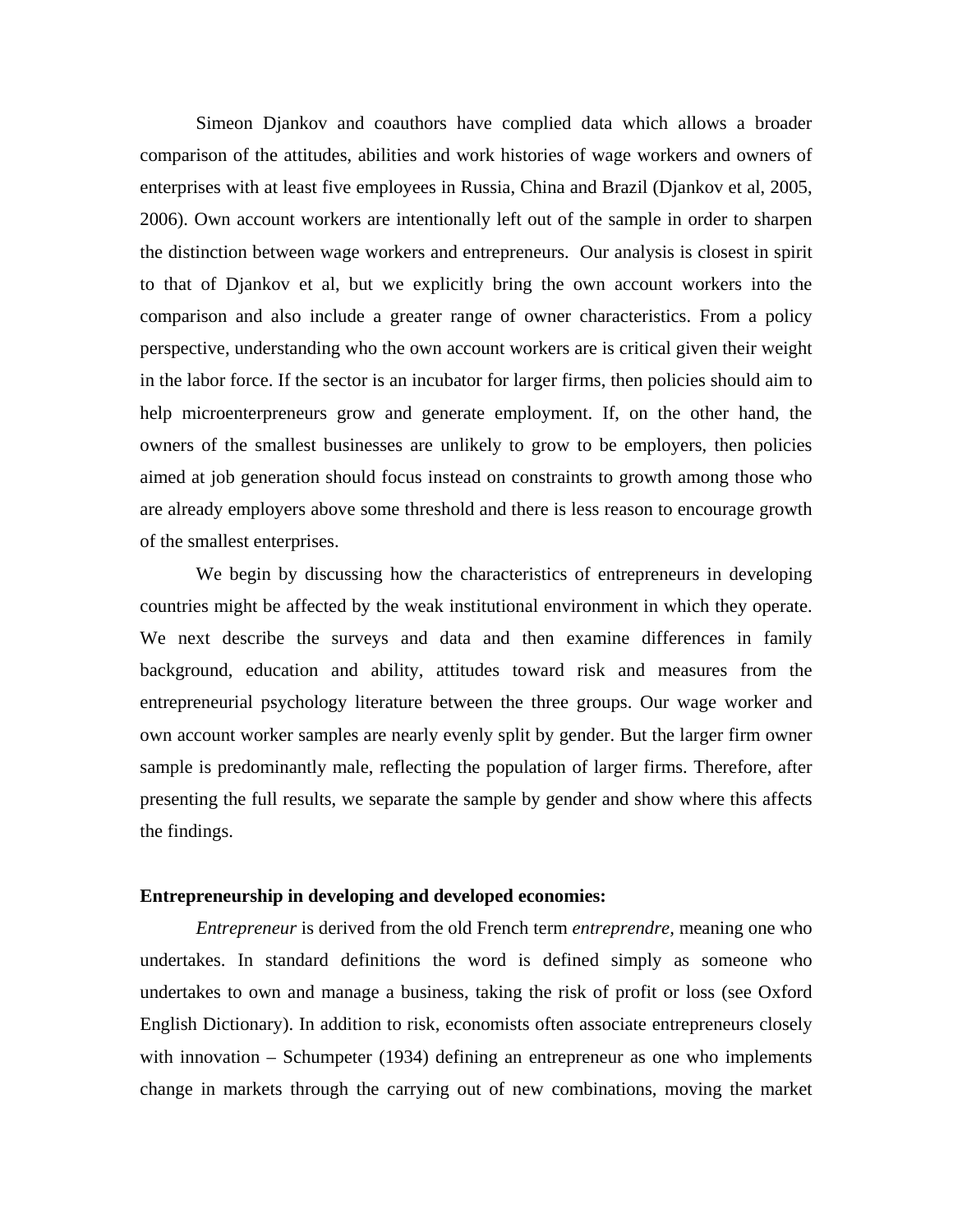away from equilibrium. Others such as Israel Kirzner instead view the entrepreneur as someone who moves the market towards equilibrium by recognizing and acting upon market opportunities (Kirzner, 1979).

 Risk and innovation are the two characteristics most closely associated with entrepreneurs. But the empirical literature has also suggested several other characteristics. Lazear (2005), for example, focuses on the need for entrepreneurs to be jacks of all trades. This need has both a cross-sectional and time-series component. A wage worker, even a manager in a large firm, may specialize in one aspect of the business, but the entrepreneur has the need to direct many dimensions of the development, production and sales of products. Lazear finds that MBA students who later become entrepreneurs take a greater range of classes with in business school than those who become managers in larger companies. At any point in time, we might expect entrepreneurs to be multi-taskers as well. Wage workers may focus on a much narrower set of tasks. The entrepreneurial psychology literature has termed the ability and willingness to juggle many tasks in the cross section *polychronicity* (Bluedorn et al. 1999). The willingness to take risks is often viewed as an innate characteristics, but aspects of being an entrepreneur may also be learned. Dunn and Holtz-Eakin (2000), for example, find that those whose parents are entrepreneurs are more likely to become entrepreneurs themselves.

 All of these factors are generally collapsed into a single term in theoretical models of occupational choice. Lucas' (1978) model of the size distribution of firms, for example, starts from the premise that individuals face the choice of working as a wage worker at the prevailing wage *w*, or becoming an entrepreneur and residual claimant of a firm whose output depends on the capital and labor used in production, and on the entrepreneur's ability level, denoted as  $\theta$ . Thus, each individual considers starting an enterprise with output  $Y = \theta K^{(\alpha)} L^{(\beta-\alpha)}$ , where  $\alpha < \beta < 1$  sets a finite size for the enterprise. At optimal levels of capital and labor (which depend on  $\theta$ ),  $L^*(\theta)$  and  $K^*(\theta)$ , the profit from self employment is  $Y(K^*(\theta), L^*(\theta)) - wL^*(\theta) - rK^*(\theta)$ . In the absence of any constraint, each individual weighs this against the wage s/he would earn in the labor market, and chooses the occupation with the higher earnings.

 But constraints are seldom entirely absent, especially in developing countries. There has been quite a lot of focus on the importance of financial constraints in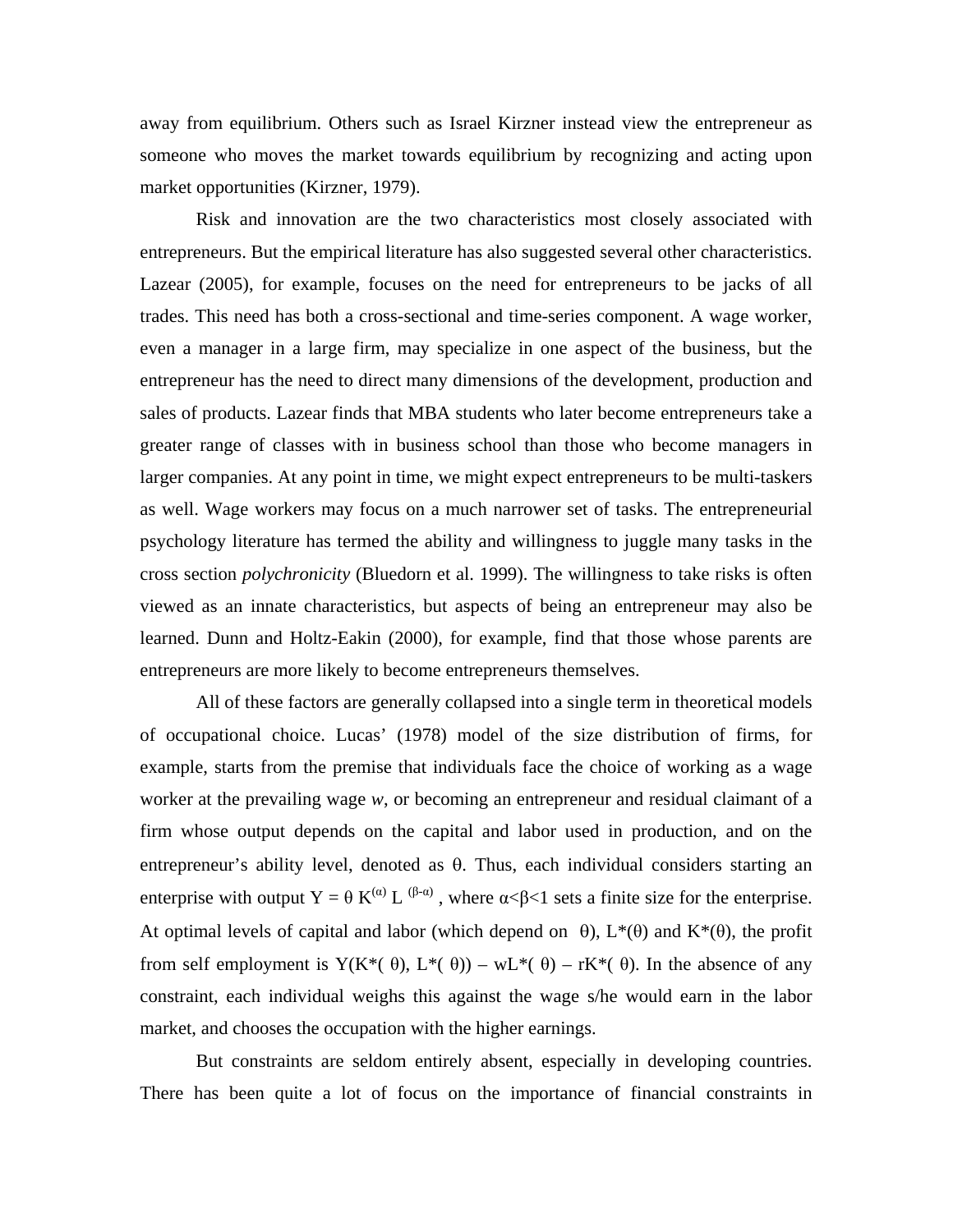determining both occupational choice and firm size (Evans and Jovanovic 1989, Blanchflower and Oswald 1998?, Banerjee and Duflo 2005). Hurst and Lusardi (2004) suggest that some of the evidence on capital constraints might instead be interpreted as reflecting the fact that aversion to risk falls with wealth. There is also the fact that an entrepreneur may not know his ability level before beginning the business. Jovanovic (1982) develops a model in which learning is important. Cabral and Mata (2003) are among those finding a relationship between firm size and firm age consistent with learning after entry.

 Most of the empirical literature we have referenced uses data from high-income countries. There are reasons to believe that entrepreneurship differs in developing and developed countries for several reasons that may affect which factors differentiate entrepreneurs from wage workers. First, risk is likely to play a larger role and innovation a commensurately smaller role. The instability of the political and economic environment increases uncertainty of outcomes. Fewer firms operate at the cutting edge technologically. Technologies are likely to be adopted rather than invented in developing countries. Second, agency problems are arguably greater in developing countries. The difficulty of using courts and the scarcity of formal information systems makes delegation of authority within enterprises more problematic. This makes both arms length contracting across firms and separation of ownership and management within firms more difficult. We might expect the local social and political connections to matter more in more hostile institutional environments.

Third, agency issues and lower levels of formal schooling in the labor force make management of workers more challenging. Labor regulations which raise hiring and firing costs also contribute to making labor management more challenging. Combined with the difficulty of separating ownership and management, this implies that entrepreneurial outcomes will depend on managerial ability to a greater extent than is the case in developed countries.

Fourth, the market for business services is likely to be thinner in developing than developed countries. This implies that entrepreneurs must possess a greater range of skills themselves. Note that even in developed countries, entrepreneurs have been found to be jacks-of-all-trades, less specialized than managers (Lazear 2005; Wagner 2003). We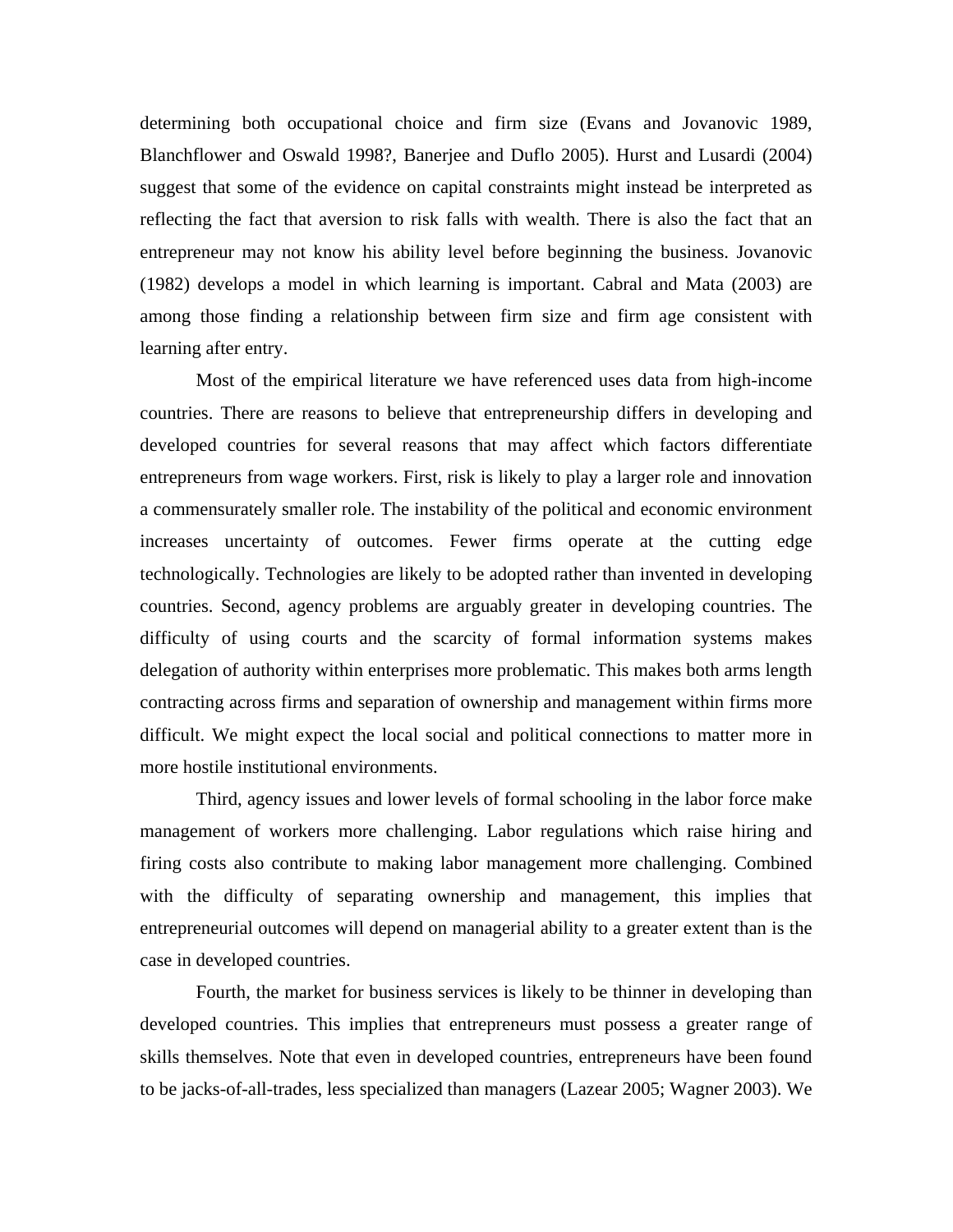should expect a broad-based skill set, and the desire to juggle many tasks simultaneously, to be more important in a developing country context.

All of these factors collectively suggest that (self) selection of entrepreneurs from the population may differ in developing and developed countries. Unfortunately, the manner in which the entrepreneurial skill set has been assessed across countries is rather ad hoc. This makes comparison of the factors associated with selection into entrepreneurship difficult to compare internationally.

The combined theoretical and empirical literature therefore suggests a rich set of factors differentiating entrepreneurs from wage workers in both unconstrained and constrained environments. We draw on this literature to identify the relevant factors for placing the own account workers on the wage worker – entrepreneur scale. Our interest in undertaking this exercise is practical: From a policy perspective, should we focus on the own account workers as a potential source of job growth? Or should we instead focus on increasing incomes of the self employed where possible, in the interest of poverty alleviation, while looking elsewhere for the generation of jobs which these own account workers will fill?

#### **Data and empirical approach**

We use data from a series of surveys carried out in Sri Lanka between 2005 and 2007. The first is a survey of 618 own account workers, selected from three districts in south and southwestern Sri Lanka, which we refer to as the Sri Lankan Microenterprise Survey (SLMS). The own account workers were surveyed quarterly between April 2005 and April 2007, and then again in October 2007. Each survey included questions on the operating performance of the firms during the month preceding the survey, and questions on additional topics which varied from quarter to quarter. For example, in the July 2005 survey, we played a lottery game from which we measure attitudes toward risk. In the January 2006 survey, we recorded data on the labor history of respondents; and in the October 2007, we gave the respondents a Raven progressive non-verbal test of reasoning. The survey questions relevant to the analysis here are discussed in more detail in the following section.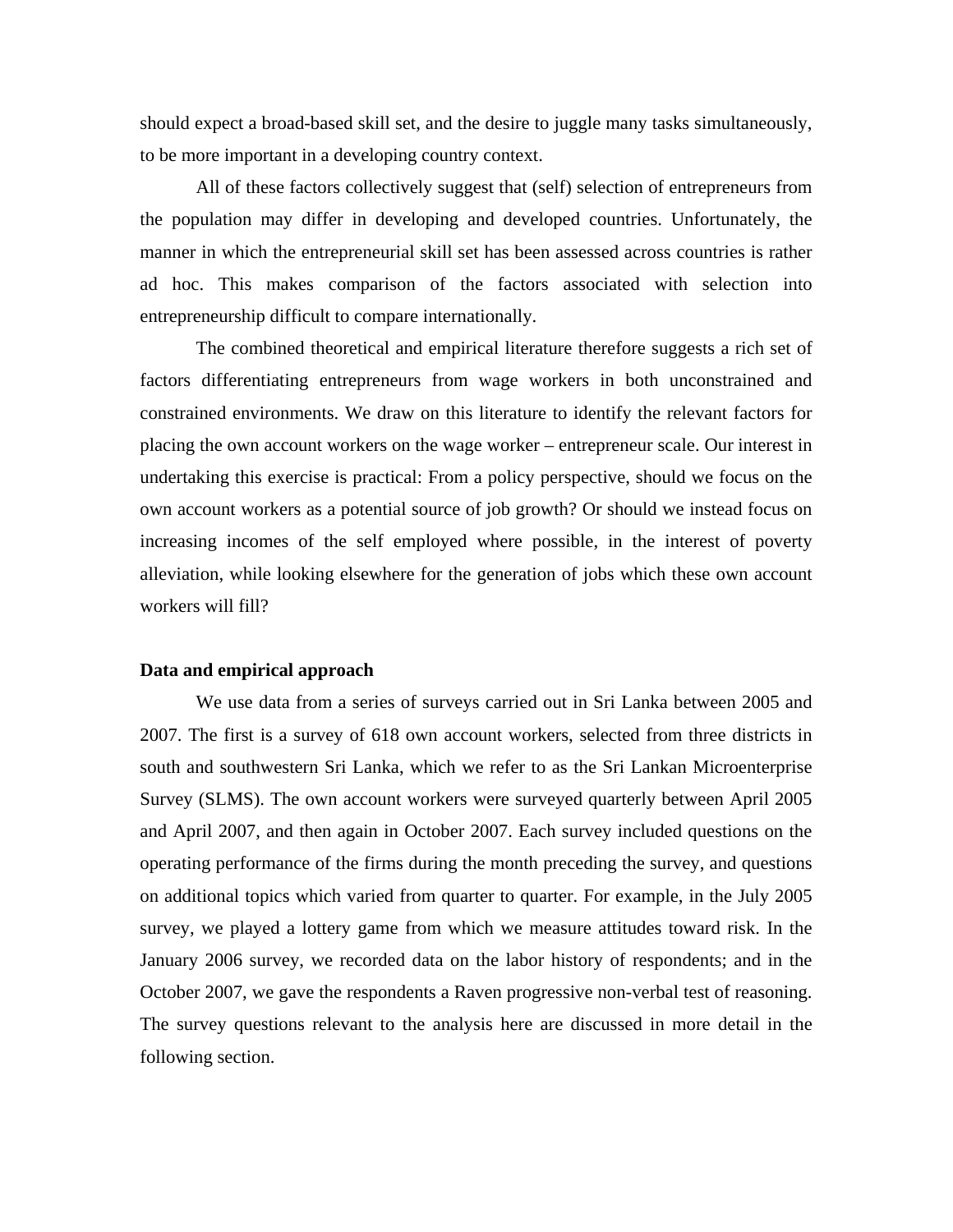As with any panel, there was some attrition across rounds of the survey. However, the attrition was much less than we had anticipated, and the October 2007 survey includes 528 enterprises.<sup>4</sup> The project also included random grants of roughly \$100 or \$200, which were provided to just under 60 percent of the enterprises in the sample in either May 2005 or November 2005. These grants were intended to generate exogenous shocks to capital stock against which we can measure returns to capital. De Mel, McKenzie and Woodruff 2007a and 2007b explain the grants in more detail. For the purposes of this paper, we note only that receiving a grant does not appear to have any effect on the variables of interest. That is, even though we obtained information on entrepreneurial attitudes after the lottery draw, the responses of the grant recipients do not differ from the responses of the non-recipients.<sup>5</sup>

In July 2007, we carried out two additional surveys in the same geographic area of Sri Lanka. Sampling at the household level in the same GNs from which the own account workers were selected, we identified 456 wage workers working at least 30 hours per week. To these wage workers we administered a survey gathering information on their current jobs, labor history, family background, and attitudes. We also gave them digitspan recall and Raven non-verbal reasoning tests, and played a lottery game to measure risk aversion. Most of the questions were taken from previous rounds of the SLMS.

The second survey we carried out in July 2007 was with 424 owners of enterprises hiring between 5 and 50 employees. Some of these were identified through the household screen used in the wage survey. The majority came from identifying and approaching visible businesses. The sample of business owners comes from the same GNs in which the own-account and wage worker samples were selected, and from nearby GNs as well. The latter we added because we did not identify a sufficient number of larger businesses in the original set of GNs. The survey of larger firm owners was identical to the survey of wage workers, with two exceptions. First, we added a short section gathering operating data on the enterprise. Second, questions on attitudes toward

1

<sup>&</sup>lt;sup>4</sup> Not every firm provided information on operating data in every round, but the response rates to the questions we use in the analysis here are nearly always close to 100%, conditional on being surveyed.<br><sup>5</sup> There is a difference in responses between the treated and untreated SLMS samples in only one of the

questions asked after treatments were given. By one measure, those receiving treatment have higher financial literacy, though the difference is significant at only the .07 level.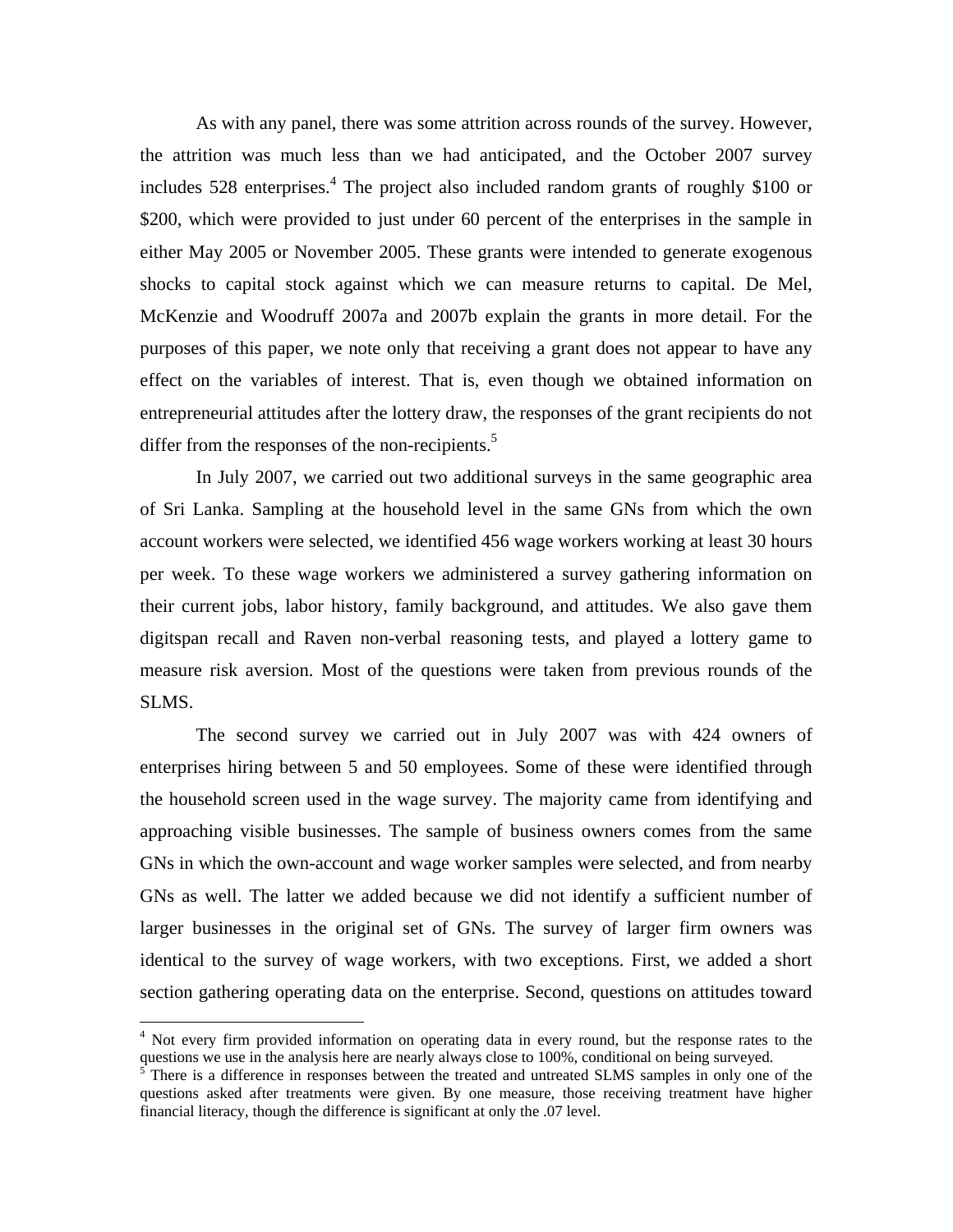work and the selection of self employment over wage work were modified to reflect the fact that the respondents are business owners rather than wage workers.

Taken together, the three samples provide survey data on wage workers, microenterprise owners, and larger firm owners. They breadth of information generated by the surveys for each of these three types of workers is, to our knowledge, unique. We use the data to compare the characteristics of the own account workers with wage workers on the one hand and larger firm owners on the other. We examine family background, measures of ability, attitudes toward risk, labor history, and measures from the entrepreneurship psychology literature. The specific measures are discussed in more detail in the following section. We then turn to techniques of species classification, using all or part of this list of characteristics. This allows us categorize each own account worker as having characteristics more like the employers or more like wage workers.

#### **Who are the Own Account Workers?**

<u>.</u>

We begin with simple comparisons of means of variables divided into six categories: ability, parental background, childhood (at age 12) conditions, labor history, attitudes toward risk, and psychological measures. One important difference in the samples is worth noting. Males make up a much larger portion of the SME sample than of either the wage worker or SLMS samples. Seven in eight SME owners (87%) are male, compared with 51% of the SLMS owners and 64 percent of the wage workers.<sup>6</sup> There are also some differences in the average age of the respondents in the three samples. By design, all are between the ages of 20 and 65. On average, the SME owners are the oldest (43.6 years of age), the SLMS owners next oldest (41.9 years) and the wage workers the youngest (37.6 years). As we point out later in discussing the labor history data, surprisingly few of the own account workers say they have ever been wage workers. But previous wage work is more common among the SME owners. So the difference in average age may reflect these transitions from wage work to self employment.

For all of the tables, we will show own account workers in the middle, with SME owners on the left and wage workers on the right. The column between the SME owners and the own account workers shows the level of significance of the difference in means

<sup>&</sup>lt;sup>6</sup> All three samples were stratefied to include a larger share of females than represented by the population.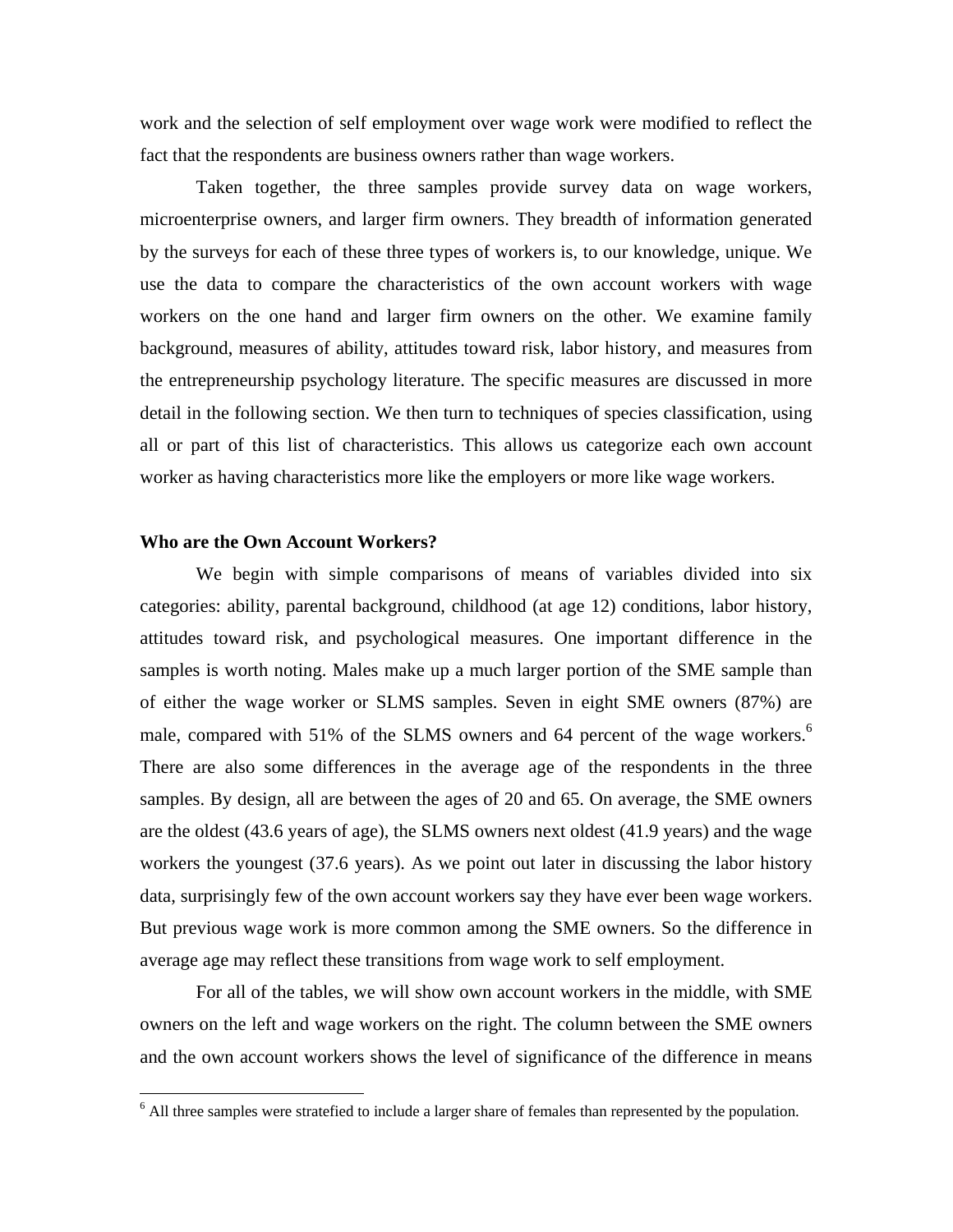between these two samples; the column between the own account and wage workers shows the significance of differences in means between these two samples.

Table 1 displays differences in several measures of ability. In addition to years of schooling, we tested respondents in three ways. First, we conducted a forward digitspan recall test. Respondents were shown a three digit number. The card showing the number was then taken away. Ten seconds later, respondents were asked to repeat the number as written on the card. Those responding correctly were shown a four digit number, and so forth up to 11 digits. The table shows that SME owners were able to recall just over 7 digits on average, while own account workers recalled just under six on average.

The second ability measure comes from a Raven progressive non-verbal reasoning test. We provided 12 printed pages, each of which contained one 3 by 3 pattern with one cell missing. Below the pattern were eight figures, one of which fit the pattern, and the other seven of which did not. The patterns become progressively more difficult from the first to the  $12<sup>th</sup>$  page. Respondents were given five minutes to complete as many of the patterns as possible. They were instructed to skip as desired, but told that the patterns became progressively more difficult. The average respondent completed three of the patterns correctly.<sup>7</sup>

Finally, we administered a localized version of Frederick's three question cognitive reflection test (Frederick 2005). The test asks, for example: "A bat and a ball cost Rs. 1100 in total. The bat costs Rs. 1000 more than the ball. How much does the ball cost?." Fewer than one in three of the respondents answered any of the three questions correctly. We also use years of schooling and the response to three questions measuring financial literacy as measures of ability. $8$ 

The pattern of ability is consistent by almost all measures: The ability of own account workers is lower than both the SME owners and wage workers. The gap with respect to SME owners is significant at the .01 level for all but financial literacy, where the significance level is .05. SME owners have just two years of additional schooling, answered correctly 0.18 more of the cognitive reflection questions correctly (both two-

1

<sup>&</sup>lt;sup>7</sup> We used the same version of the Raven used in the Mexican Family Life Survey (Rubalcava and Teruel, 2004)

<sup>&</sup>lt;sup>8</sup> The measure of financial literacy comes from Lusardi and Mitchell, 2006.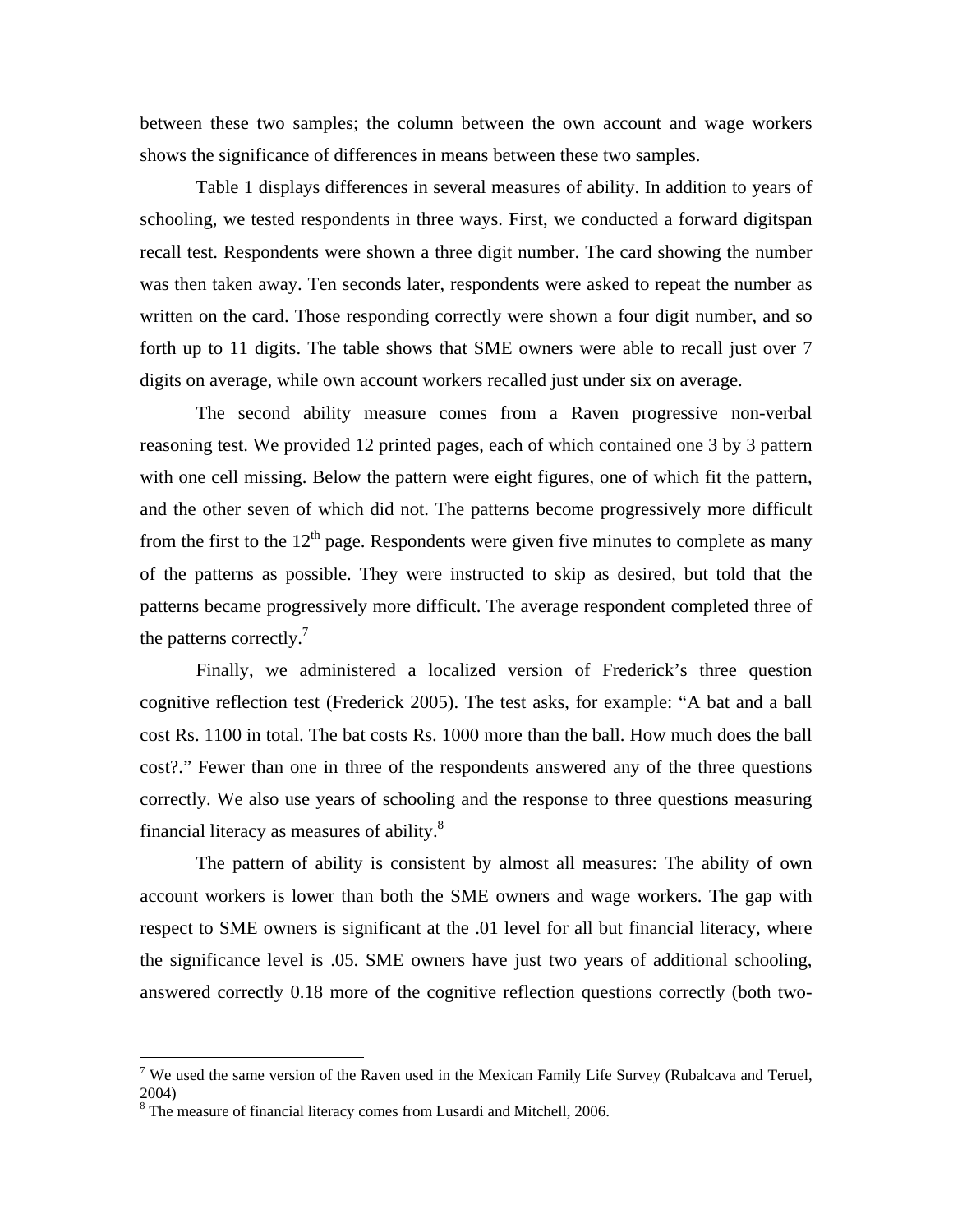thirds of a standard deviation), and recalled 1.3 more digits (.85 of a standard deviation).<sup>9</sup> On the Raven and financial literacy tests, the gaps were smaller, 0.4 questions or onefifth of a standard deviation for Raven and 0.14 or one-third of a standard error for financial literacy. The table also shows the first principal component of the Raven, digitspan and CRT tests.

We find no difference between wage workers and own account workers in the Raven, CRT or financial literacy tests. Wage workers are able to recall more digits, a difference which is statistically significant at the .10 level but which represents only about a third of a standard deviation. They also have 1.1 more years of schooling on average. For ability measures, then, score one for Tokman's view. Own account workers appear to be closer to wage workers than to SME owners. These findings are also consistent with the Lucas framework with the more able self employed owning larger enterprises.

We next examine differences in parental background. (See Table 2.) For parent's schooling, the pattern is the same as for ability. The parents of SME owners have higher schooling than the parents of wage workers, whose parents have insignificantly higher schooling than the parents of own account workers. The gap between SME owners and own account workers is 1 year for either parent, about one-third of a standard deviation. However, the parents of both SME owners and own account workers were much more likely to have been self employed when the respondent was 12 years of age than were the parents of wage workers.

That mothers of the own account workers were more likely and the fathers were less likely to be self employed than for SME owners may suggest differences in income levels during childhood between these two groups. Table 3 contains other indications of childhood income, from a series of questions we asked each of the three groups about their life when they were 12 years of age. We first asked what percentage of the respondents neighbors "did not have enough to eat or sometimes got by with difficulty." We also asked what percentage of the respondent's childhood cohort sat for the O-level

1

<sup>&</sup>lt;sup>9</sup> Even SME owners do not compare favorably with other groups on CRT scores. Frederick reports averages for students at nine universities in the United States ranging from 2.18 (MIT) to 0.59 (University of Toledo). A sample of first and fourth year undergraduates at the University of Peradeniya averaged 0.94 correct responses, with engineering students doing significantly better than students in the arts and humanities (1.49 correct vs. 0.38 correct on average).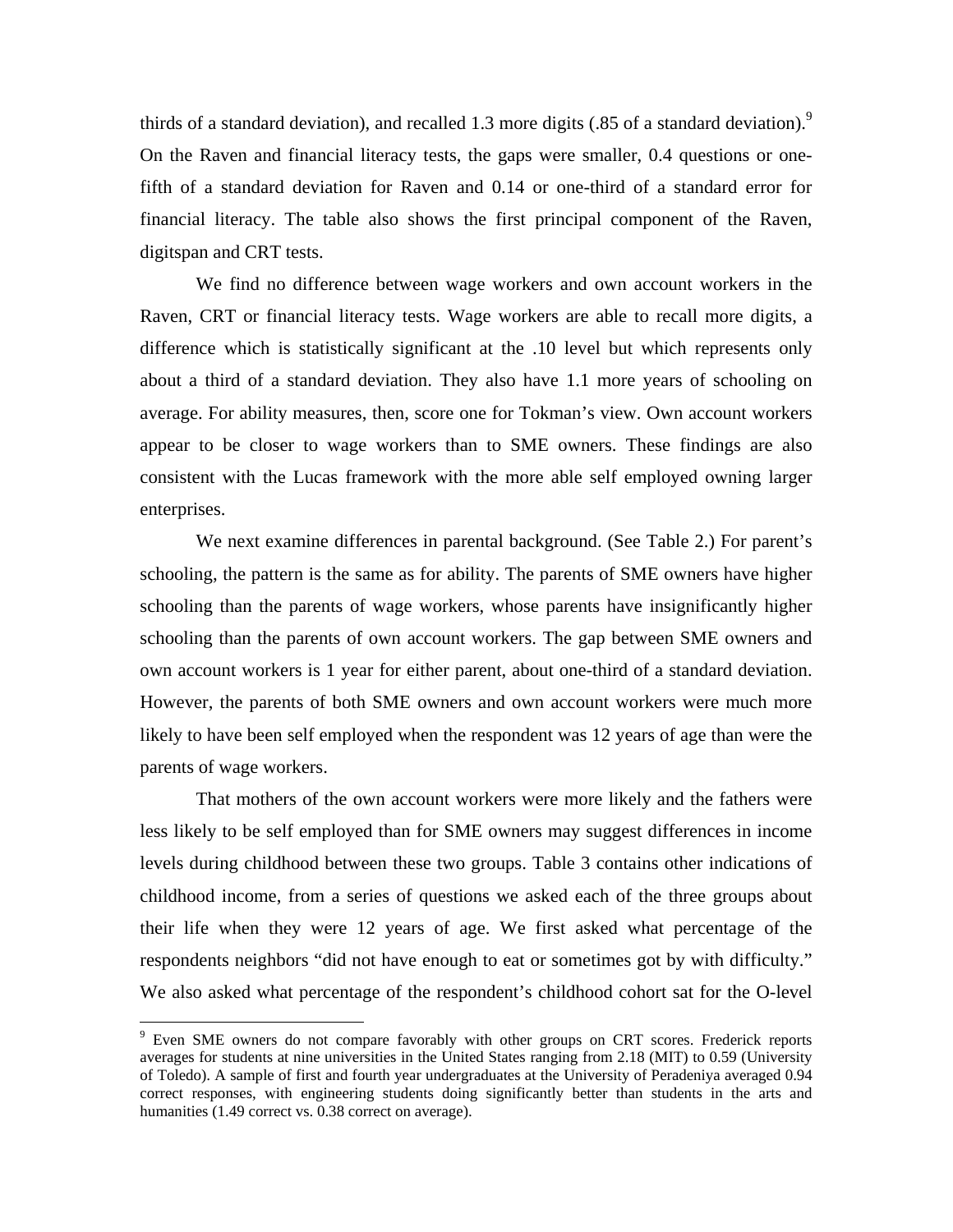exams (to pass into upper secondary school) and the A-level exams (final year examinations used for university entry). All of these are intended to measure childhood wealth levels. Childhood wealth might affect occupational choice through the quality of schooling, access to financial capital, or other channels.

We find that SME owners report a significantly smaller percentage of their childhood neighbors were poor, and a significantly higher portion of their childhood peers sat for both the O-level and A-level exams. Own account workers and wage workers report that the same percentage of their neighbors were poor (27%), but wage workers report that a larger percentage of their childhood cohorts sat for the O-levels and A-levels. By these measures, SME owners appear to have been brought up in the wealthiest neighborhoods and own account workers in the poorest neighborhoods.

The bottom half of Table 3 looks at the respondents own family rather than the neighborhood. We measure both family assets and family connections. One caveat to the asset measures is that circumstances change both across time and across rural / urban areas. The different ages of the owners means that they were 12 during different years. Those in rural areas may not have had radios or televisions not from a lack of wealth, but because the radio or television signal coverage did not reach them. With these caveats in mind, we find only two significant differences in asset measures. SME owners are much more likely to report that their family owned a car, while wage workers are more likely to report that they lived in a house with a dirt rather than cement floor. The pattern these responses suggest is consistent with the percentage of each group saying that their own family "sometimes did not have enough to eat or got by with difficulty." Among SME owners, only 28 percent of respondents say this was the case, compared with 39 percent of own account workers and 49 percent of wage workers. We also asked respondents about their relative height at age 12. Showing them a ladder with rungs labeled 1 through 10, we asked them to place themselves on the ladder if the tallest member of their cohort was at the top and the shortest at the bottom. Both own account and wage workers place themselves near the middle, an average of 5.4 on the scale. SME owners say they were significantly taller, 6.1 on the scale. The gap represents about 0.4 of a standard deviation.

#### *Labor history and attitudes*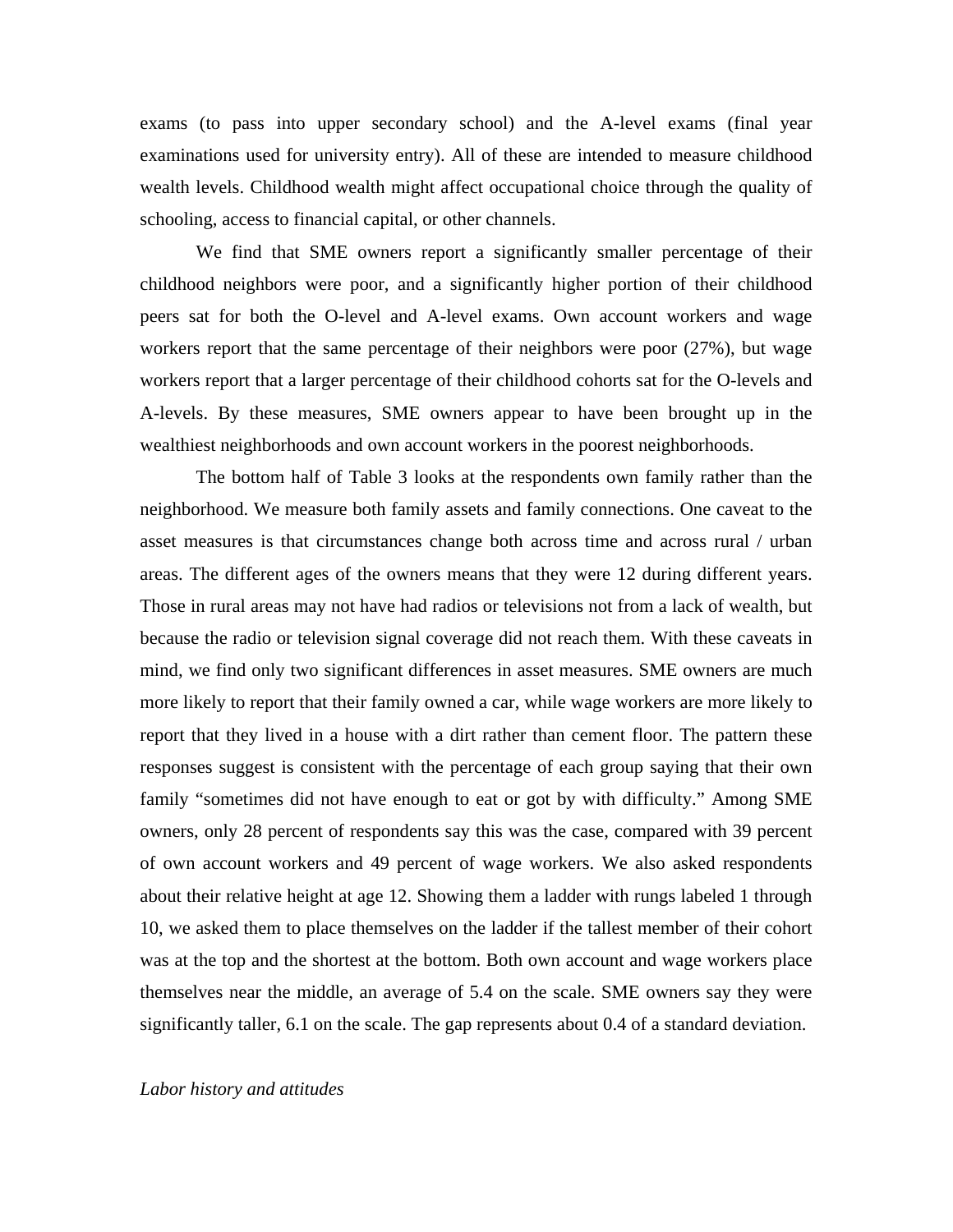We asked each individual to divide their work history into years as a wage worker, a self employed worker, an overseas worker, and an unpaid family worker or apprentice. Perhaps the most surprising finding is that more than half of the own account workers have spent their entire working life as a self employed worker. Only a third have ever been a wage worker, and only 5% have worked overseas. SME owners are significantly more likely to report having been a wage worker at some point during their life (45 percent).

We measure two attitudes suggested by two different strains of the entrepreneurship literature: attitudes toward risk and psychological measures. We measure risk in two ways. First, we conducted a lottery exercise with payoffs representing between a few hours and a few days wages. For the own account workers, we asked for behavior on three separate lotteries. We then rolled a ten-sided die and played one of the lotteries for real money. The payoffs were 40 rupees for the certain outcome and 100 rupees for the risky outcome. These represent about 3 hours and one day's reported mean earnings for the own account workers. Before actually playing we asked respondents which outcome they would choose as the probability of winning varied from 10 to 100 percent. We use these responses to calculate a coefficient of relative risk aversion.

For both the SME owners and wage workers, we first conducted the lottery exercise with the same payoffs. We then repeated the exercise with both the certain and risky payoffs increased by a factor of five. Since SME owners have much higher incomes than either own account or wage workers, the higher payoffs we used to come closer to matching the payoffs ass a proportion of income. In practice, only a few respondents changed their behavior with the higher payoffs. The CRRAs shown on Table 5 therefore use the 40/100 payoffs for all three groups. A higher CRRA indicates more aversion to risk. The lottery exercise produces results which run counter to expectations. SME owners are the more risk averse than either own account or wage workers.

We obtain results more in line with expectations by asking more general questions about the willingness to take risks. Respondents were asked how willing they were, on a scale of one to ten, to take risks in life, and how willing they were to take financial risks. SME owners are the most willing to take risks (6.9 for life risks and 5.6 for financial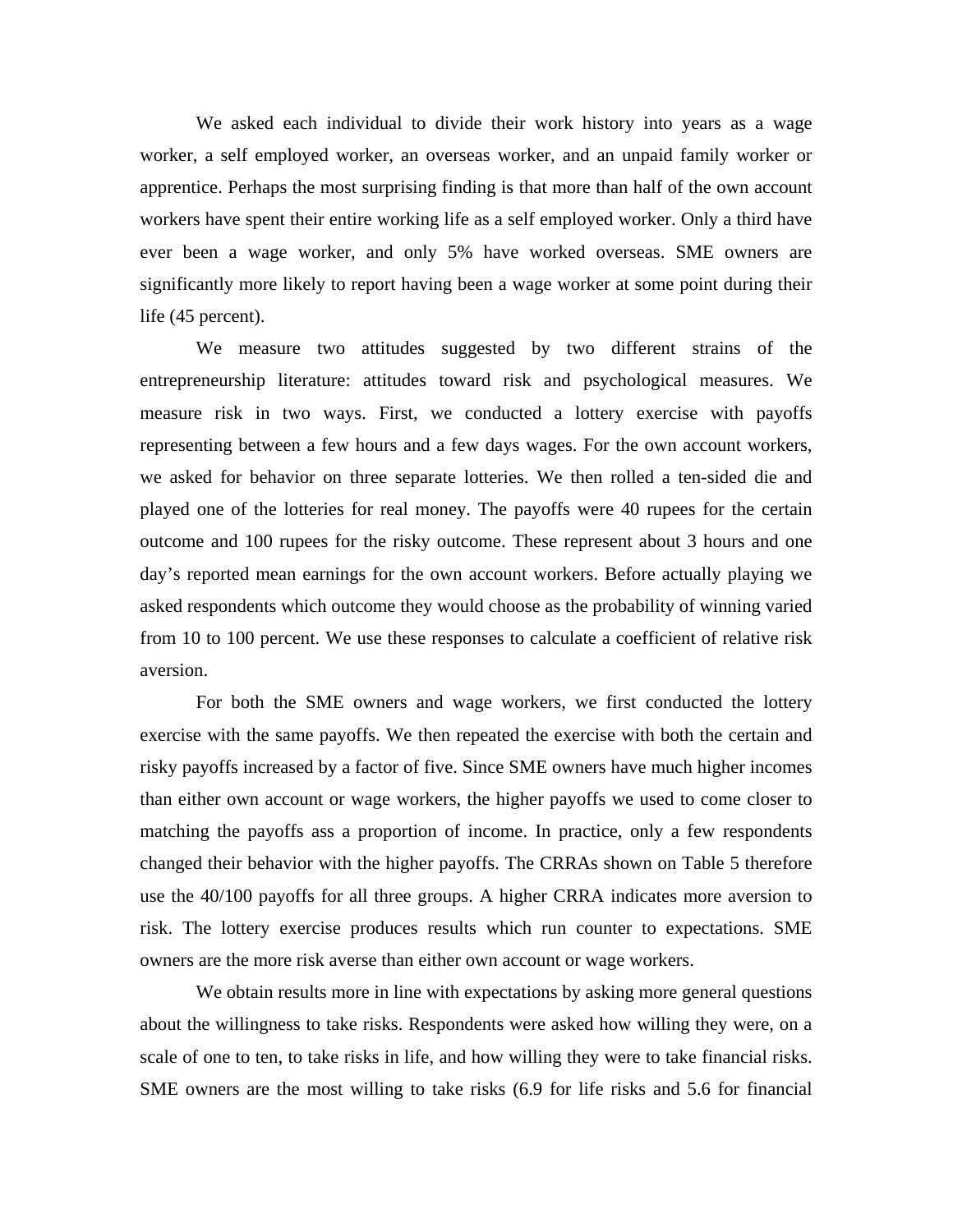risks), and wage workers least willing to take risks (6.2 for life risks and 5.3 for financial risks). These ranking are more in keeping with expectation. By these measures, own account workers are intermediate between wage workers and SME owners.

Each of the surveys contains questions developed by industrial psychologists to measure aspects of the entrepreneurial personality. These are shown on Table 6. The appendix shows the actual questions, grouped in the manner they are used in the literature and in this paper. Responses to all questions are coded on a scale of one to five, with one indicating "strongly disagree" and five "strongly agree." In some cases, the question is reversed with respect to the characteristic being measured, so that strongly disagree indicates having the trait and strongly agree indicates not having the trait. These are adjusted in calculating the variables.

The first three rows measure work centrality (Mishra et al, 1990), tenacity (Baum and Locke, 2004) and achievement (McClelland 1985). Work centrality is measured by a single question related to the importance of work in life. Tenacity measures the extent to which individuals persist in difficult circumstances. Achievement is measured as the sum of five questions related to the satisfaction obtained from doing well and a feeling of competition with others.

All three of these are measures of personal motivation in work and life. The responses show a consistent pattern: Both SME owners and wage workers are more motivated than own account workers. In all three cases, the rank ordering of responses shows that SME owners are the most tenacious and work-motivated, and own account workers are least tenacious and motivated, with wage workers placed in between. These data point to motivation and determination as important determinants of firm size.

The next two measures are power motivation (McClelland 1985) and internal locus of control (Rotter, 1966). Power motivation is measured with three questions related to planning and deciding what other people should do and control over events. Internal locus of control is a measure of the willingness to take risks and put oneself in unfamiliar circumstances. With respect to power motivation, own account workers are similar to SME owners, and both have a stronger desire to be in control than wage workers do. The pattern with respect to staying in situations which are familiar is interesting. Here we find that SME owners are more willing to put themselves in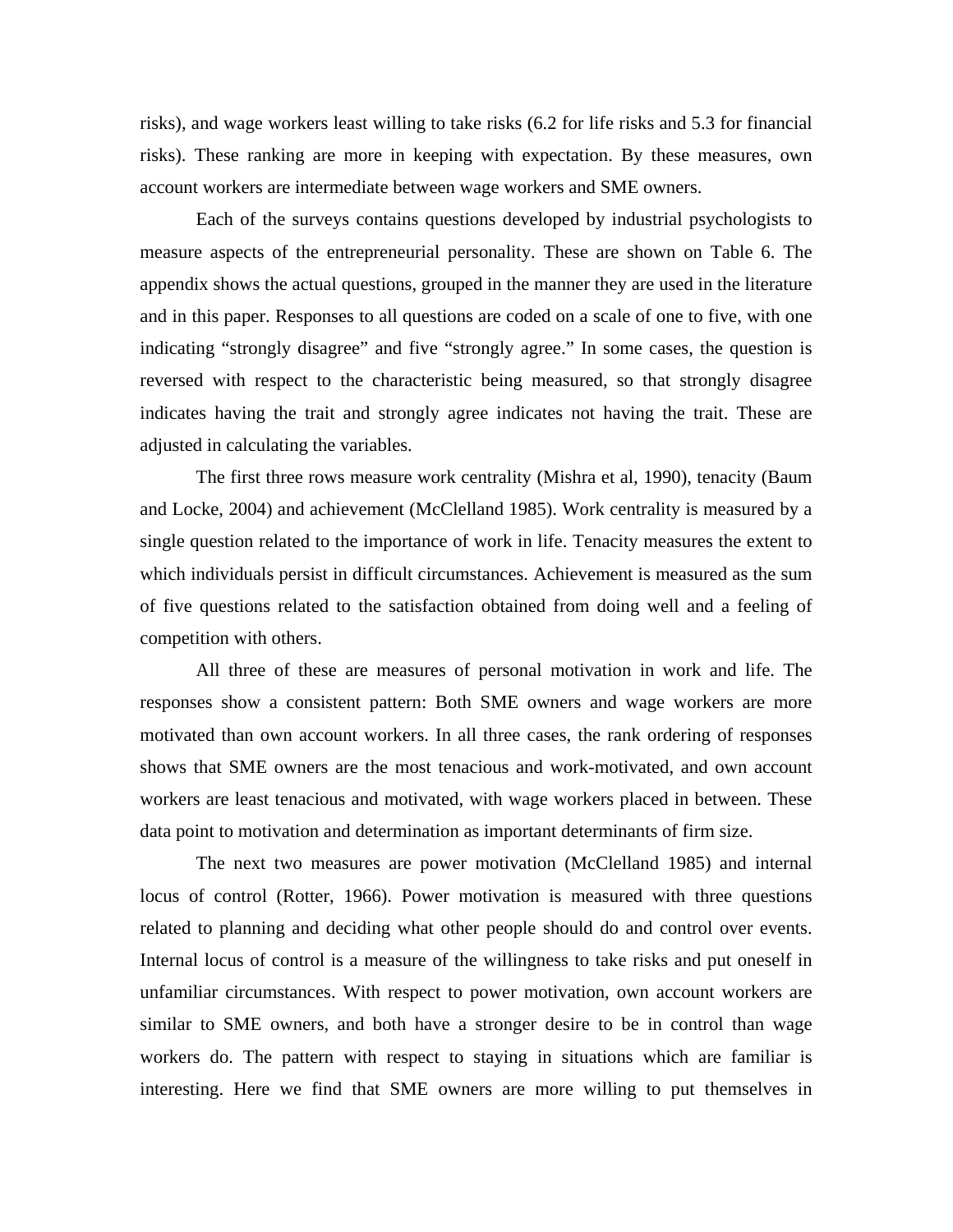unfamiliar situations than are either own account or wage workers, who do not differ in this attitude.

The third set of variables measures polychronicity, impulsiveness and organization. Polychronicity is the willingness to juggle tasks rather than focusing on a single task at a time (Bluedorn et al. 1999). Impulsiveness is measured by three questions on the Barratt Impulsiveness Scale relating to the speed of decision making and savings behavior. Organization is measured by a single question asking whether the respondent's family and friends would call him/her organized. Own account workers are more impulsive and less organized than either SME owners or wage workers. They are, however, more comfortable juggling tasks that wage workers.

The final attitude measure relates to optimism, which has been found to have a mixed association with the success of firms. (See, for example, Landier and Thesmar, 2006.) We measure optimism with six questions related to expectations of good or bad events occurring in life. We find that SME owners are the most optimistic, followed closely by own account workers. Wage workers are the least optimistic.

The entrepreneurial attitudes questions show interesting patterns and differences with respect to the position of own account workers. The willingness to juggle tasks and the desire to be in control separate own account workers from wage workers. Motivation and tenacity separate SME owners from own account workers. The former are clearly important to running a business. But the latter may determine whether the business is large or small.

#### *Logit regressions*

Table 7 report results from logistic regressions distinguishing own account workers from SME owners on the one hand and wage workers on the other. The logits allow us to separate males and females and to confirm the importance of variables when conditioning on other variables. There are very few female SME owners in the sample, so we present only the own account / wage worker regressions for females. We split the results into two sections for purposes of exposition, with Table 7A focusing on ability and family / childhood background variables, and Table 7B focusing on entrepreneurial attitudes. Both sets of variables come from the same regressions.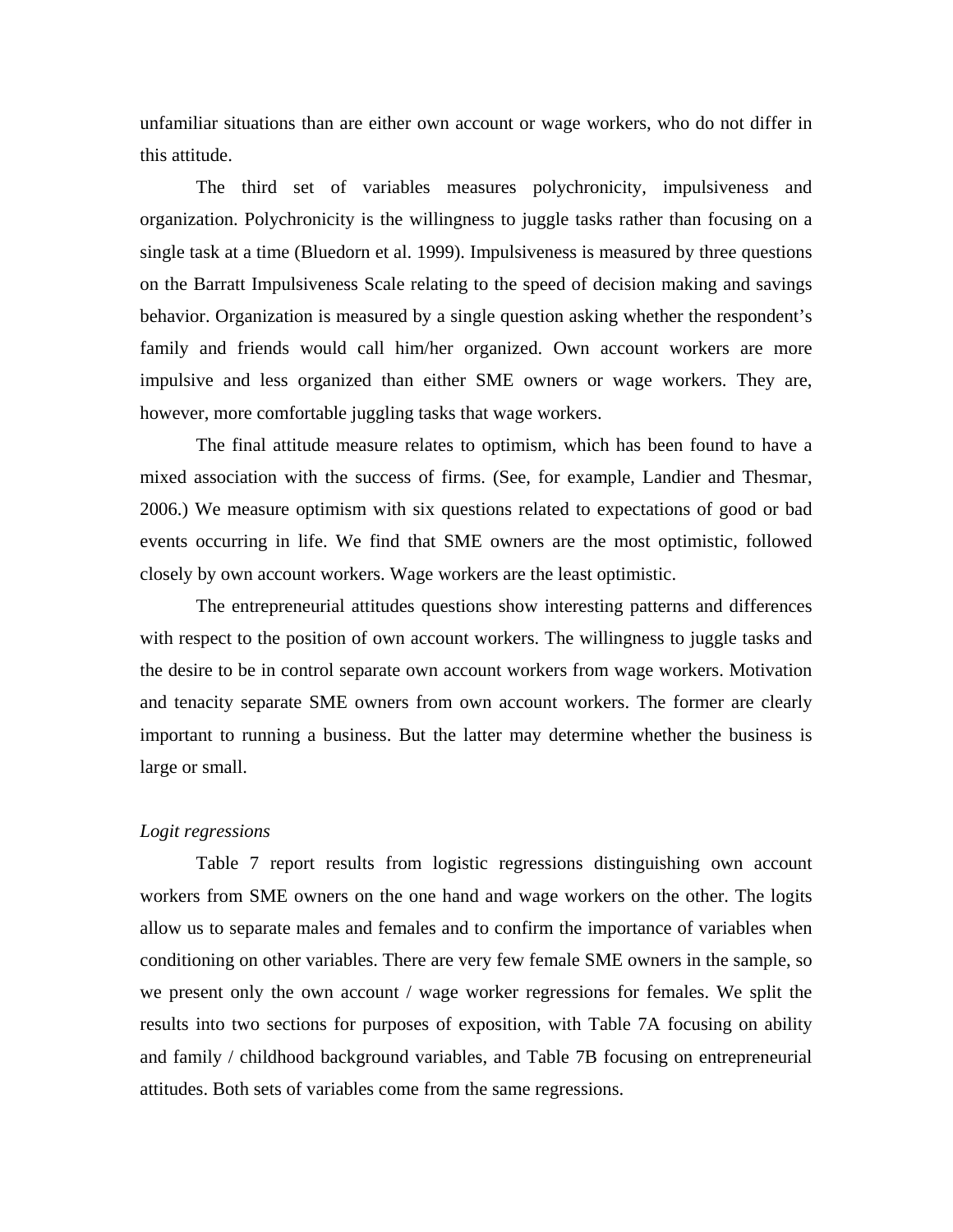The first column on Table 7 shows factors affecting the likelihood of being an SME owner rather than an own account worker in the sample of males which excludes wage workers. SME owners are older and have significantly higher schooling and ability, the latter measured by scores on the Raven, digitspan and cognitive reflection tests. Their fathers were more likely to be self employed. SME owners also say they were taller relative to their peers at age 12, had fewer neighbors who were poor, and that a higher percentage of their peers sat for the O-level exams. Somewhat surprisingly, they say their families were less likely to know a doctor, lawyer, or banker when they were age 12. Notably, we find no difference in willingness to take risks, measured as the first principal component of the overall life risk, financial risk, and CRRA calculated from the lottery exercise. In sum, SME owners are older and more able, and by most measures come from a somewhat more privileged background than own account workers.

Compared with own account workers, male wage workers (Column 2) are insignificantly younger and have somewhat higher ability than own account workers, measured both by years of schooling and by the three ability tests. Their fathers were much less likely to have been self employed. They also come from neighborhoods in which a larger share of their peers took the O-level exams. Again, we find no difference with respect to willingness to take risks. Thus, for males, own account workers have the lowest ability measures, and come from neighborhoods with lower schooling levels. However, own account workers report that their families owned more assets and were better connected, in the sense of knowing teachers, bankers and other officials when they were 12 years of age.

For female wage workers, the selection on ability appears to be stronger than for male wage workers. Again, own account workers have lower ability than wage workers, but we find that both the schooling and tested ability measures are significant at least at the .05 level. The magnitude of the coefficients is as large as in the male SME equation. (Compare Column 3 with Column 1.) Female wage workers are significantly younger than female own account workers. This stronger selection into wage work among females could be the result of the types of wage jobs available to those in the sample. For males, these jobs are most often physically very taxing. For females, they are more likely to be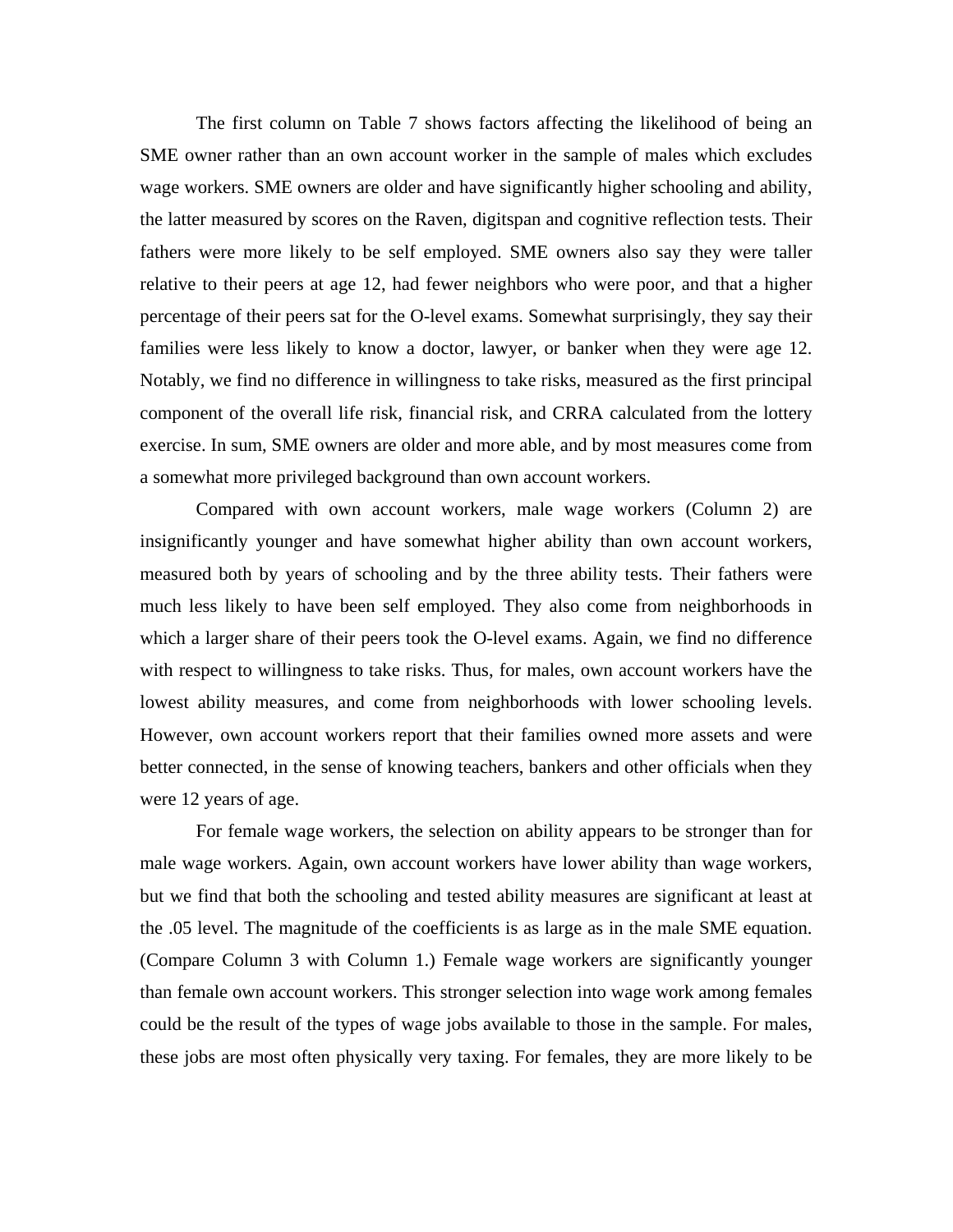garment or other light manufacturing. In any case, it appears that the positive selection into wage work is much stronger for females than for males.

Table 7B shows the variables measuring attitudes. Again, recall that the coefficients in 7A and 7B come from a single regression. Compared to SME owners, own account workers are less competitive and have a greater desire to remain in control. They are also less organized and somewhat more optimistic. Many of the same factors separate own account workers from wage workers, and in the same direction. Wage workers have less desire to be in control, are less optimistic and better organized than own account workers. Compared with own account workers, wage workers say that work is more important in their life. Among females, the only strong differentiation is the desire of own account workers to maintain control of their environment. Wage workers are very slightly more motivated by achievement than are own account workers.

In sum, the logistic regressions allow us to control for age and gender and examine differences in background and attitudes among workers in the three groups. For males, the data indicate that the own account workers are optimistic, unorganized, powermotivated, low ability underachievers. For females, self employment appears to involve much more negative selection on ability. Female wage workers are younger and have less desire to control their environment.

#### *Species Classification*

Tables 1 through 7 differentiate the characteristics of own account workers from those of SME owners and wage workers one characteristic at a time. While there are some clear patterns, looking at the data in a disaggregated manner makes it difficult to clearly classify own account workers as being more like SME owners or wage workers on the whole. In other words, we are still short of being able to say whether Tokman or de Soto's portrait of own account workers is more accurate. We next turn to techniques of species classification borrowed from biology to classify the own account workers.

Discriminant analysis is a tool commonly used by biologists to separate animals or plants into species on the basis of easily measured characteristics. The basic idea is to find the particular combination of the set of measured variables which best separates individuals into their distinct species. There are two main uses for this in practice. The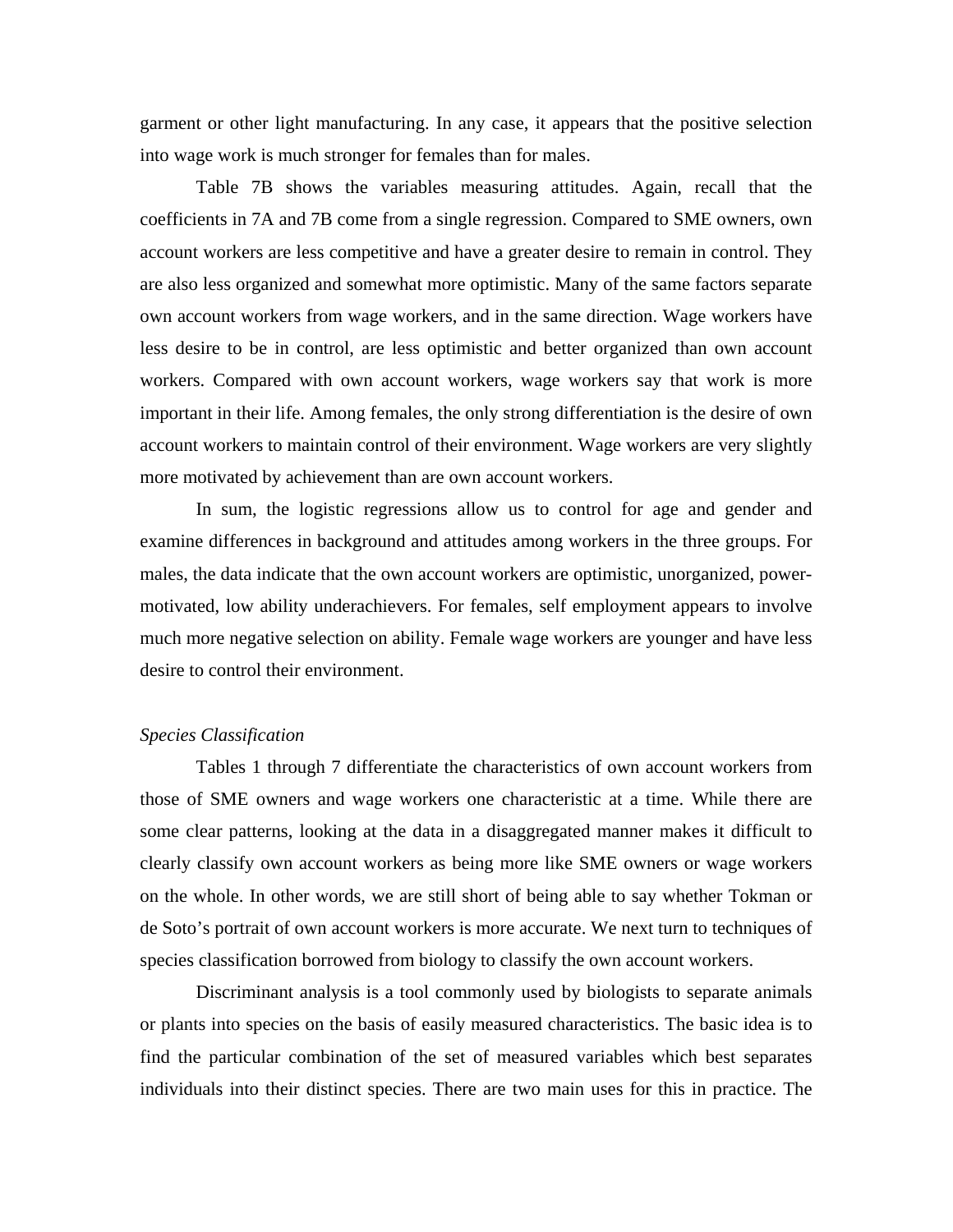first is similar to our logit regressions above, studying the set of variables to characterize the nature of differences between species. The second use is to then use the fitted combination of measured variables to predict the species of new animals or plants for which only this vector of measured variables has been observed. This is particularly useful in cases where the species of an animal can only be truly verified after exhaustive and expensive testing, possibly resulting in killing the animal. Observing certain characteristics of the animal instead allows it to be accurately classified without taking such expensive and extreme measures.

We apply these techniques to classifying another elusive animal, the own-account worker. Logistic discriminant analysis is first used to obtain the combination of observed characteristics which best separates the wage workers from the SME owners. This fitted model is then used to predict the "species" of each own account worker, enabling us to characterize them into wage workers and SME owners. Estimation was carried out in STATA 10.0.

Table 8 shows the results of classifications using different subsets of variables. We use four overlapping groups of variables in the classification analysis. Gender, age and education are included in each of the groups. In addition to these variables, the first group of variables includes the three ability tests: Raven, digitspan and CRT. The second group includes family background variables, including whether the respondent's mother and father owned a business, the percentage of neighbors who were poor, the percentage of the neighborhood cohort sitting for the O- and A-level exams, and others listed on Table 8. The third group focuses instead on entrepreneurial attitudes: risk, achievement, work centrality, and others. The final group includes combines all of the variables from the first three groups.

We show first the percentage of the SME and wage workers properly classified by each set of variables. Classifying using only age, gender, education and the three ability variables results in a correct classification of 74 percent of the SME owners and 69 percent of the wage workers. Family background alone allows us to classify 74 percent of both wage workers and SME owners correctly. Attitudes by themselves classify a slightly lower percentage of the respondents correctly: 73 percent of SME owners and 70 percent of wage workers. Using both sets of variables combined results in 79 percent of SME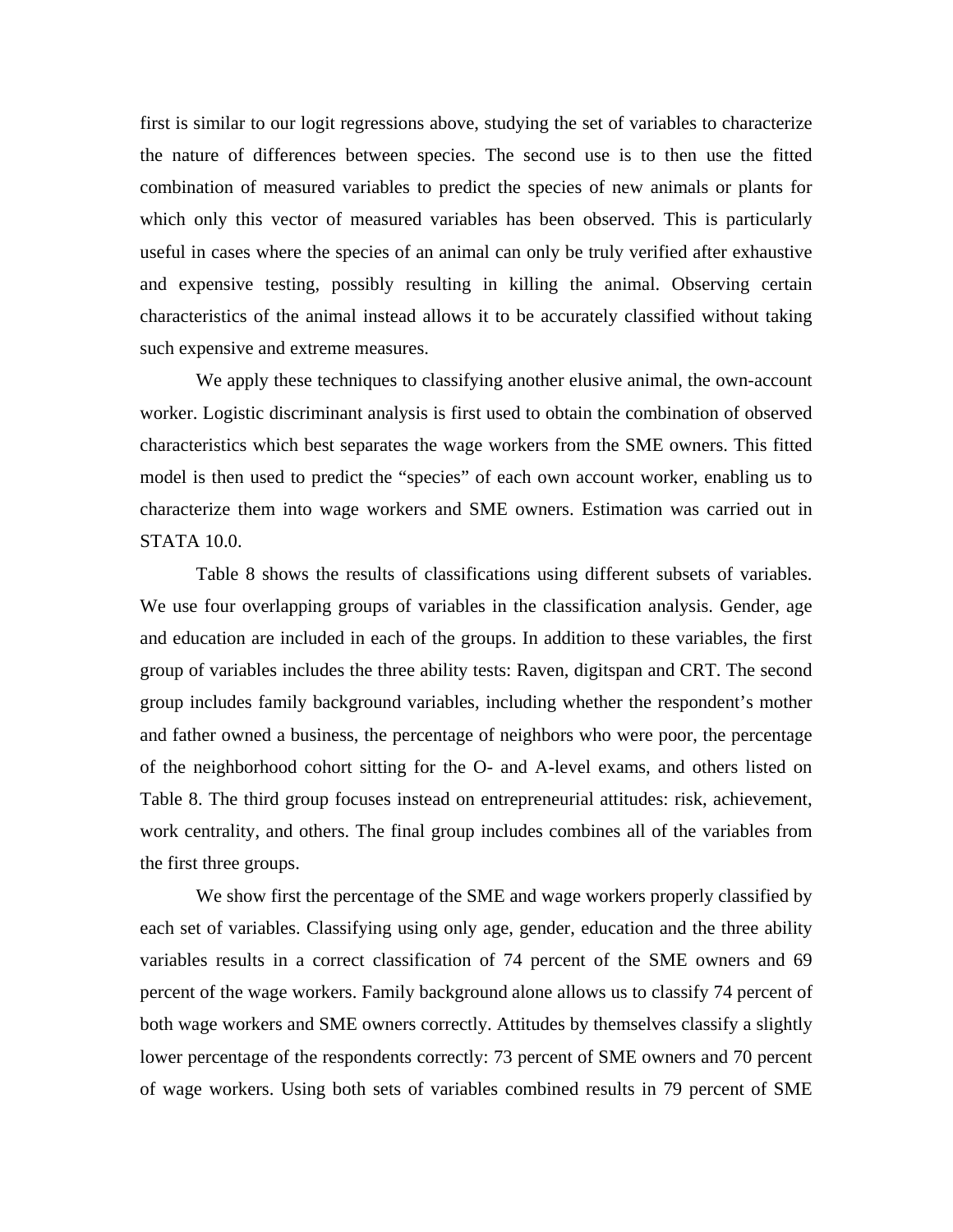owners and 78 percent of wage workers being classified correctly. Since a coin flip would classify 50 percent correctly, we might think of this as close to a 60 percent improvement over random classification.

Do the characteristics of the own account workers lead them to be classified as SME owners or wage workers? In all cases, the majority of own account workers are classified as wage workers. The largest percentage—almost 77 percent—are classified as wage workers when we use the ability measures alone. The largest percentage are classified as SME owners—37 percent—when we use only family background. Using all of the variables, we classify 70 percent of the own account workers as wage workers and 30 percent as SME owners.<sup>10</sup>

The species classification analysis suggests that ability and attitudes differentiate own account workers from SME owners more than family backgrounds do. While the majority of the own account workers have characteristics more like wage workers than SME owners, a significant minority are more like SME owners than wage workers. Given the large number of own account workers in low-income countries, this suggests the possibility of job creation from the sector should not be ignored.

#### **Who Grows the Enterprise?**

1

One criticism of the analysis to this point is that the comparisons between wage worker, own account workers and SME owners are based on separate cross sectional samples. We note that this is the standard in the literature. But for variables measuring attitudes, we should be concerned that outcomes may have influenced attitudes. That is, successful entrepreneurs may be more likely to report that work is central to their life, even if they were no more likely to say that before they entered business. Ideally, we would like to measure attitudes prior to the decision to enter self employment and the realization of the success of the business.

We can use the panel aspect of the survey of own account workers to examine growth of enterprises across time. The panel covers a period of two and a half years, from the April 2005 survey through the October 2007 survey. One of the screening criteria for

 $10$  If we limit the sample only to males, we classify 63 percent of the own account males as wage workers and 37 percent as SME owners using the full set of characteristics.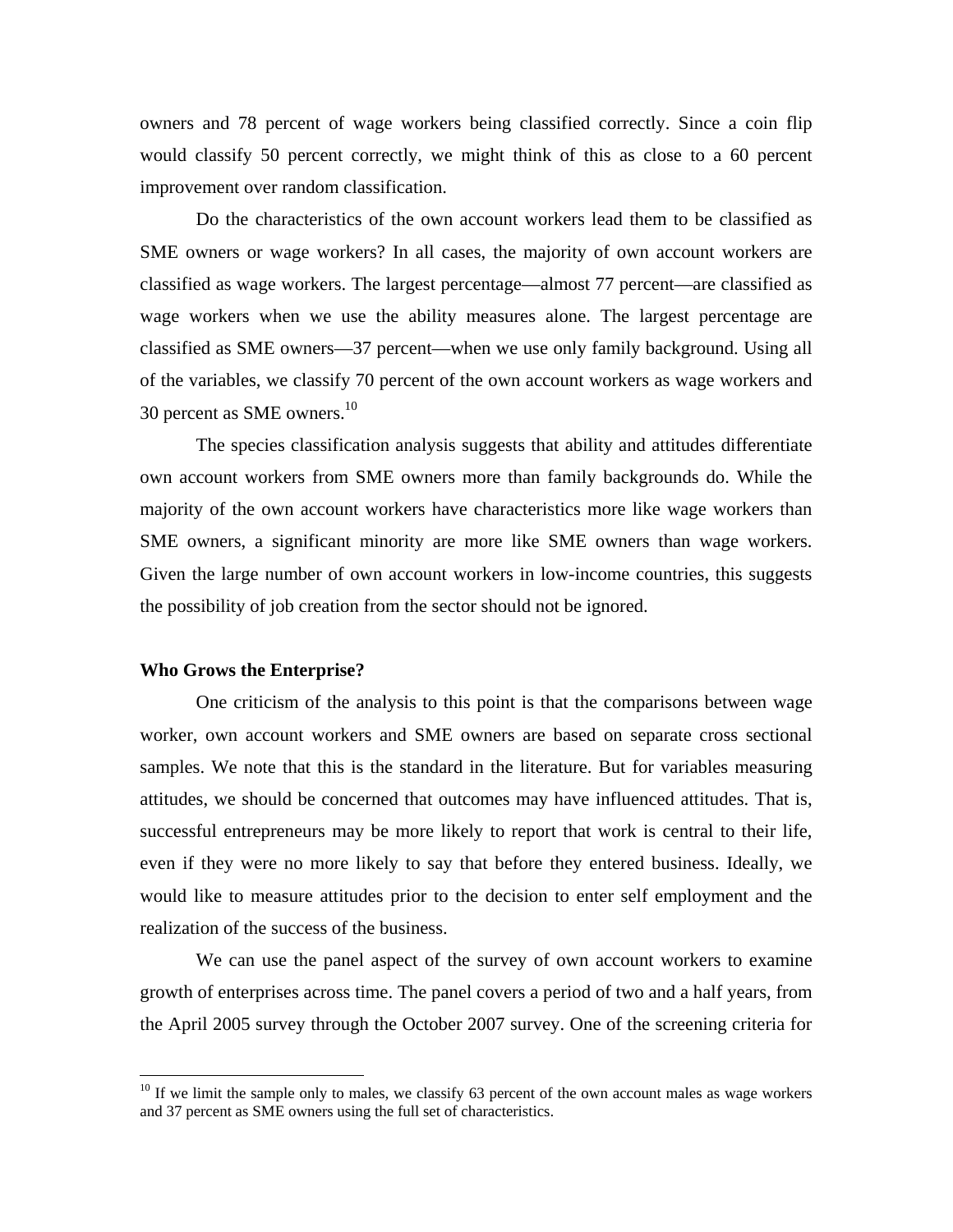the panel was that the enterprise had no paid workers. Therefore, in the baseline survey, no firms hire paid workers. By the October 2007 survey, just under nine percent of the firms had hired one or more paid employees. Is this transition from non-employer to employer associated with the same factors which differentiate own account workers from SME owners in tables 1 through 8? If the same variables are association with growth in the panel, then the case for a causal relationship is somewhat stronger.<sup>11</sup>

Table 9 shows the results of logistic regressions on the determinants of employment growth in the microenterprise panel. The dependent variable takes a value of one for the 8.8 percent of the sample adding at least one paid labor between April 2005 and October 2007, and zero otherwise. Given the relatively small number of enterprises that add employees, we limit the number of variables included on the right hand side in any specification. We find neither parental background nor childhood conditions to be significant in any specification. The specification in the first column measures ability as the first principal component of years of schooling and the scores on the Raven, digitspan and cognitive reflection tests. The four entrepreneurial attitudes variables are measured as in Table 6.

The results in column 1 are consistent with those in Table 7 with respect to ability and motivation. Higher ability owners are more likely to have added employees, as are owners who are motivated by personal achievement. Moreover, owners with lower power motivation—that is, those more willing to give up some control over their situations—are more likely to grow. In the second regression, we add the owner's age at the time of the baseline survey, and a variable indicating the owner is female. We find that older owners are less likely to grow. On the surface this appears to conflict with the results from Table 7. However, Table 7 measures a stock, or cumulative hazard, while Table 9 measures a flow or hazard, so the results with respect to age are actually not inconsistent. But, the ability measure loses significance once we control for age. Years of schooling and age are negatively correlating, reflecting the trend of increasing education across time. The achievement and power motivation variables remain significant with little change in

 $\overline{a}$ 

<sup>&</sup>lt;sup>11</sup> Some of the questions were asked in later rounds, so one could still argue that they post-date the growth experience. For example, entrepreneurial attitudes were included in the survey administered in October 2006. Not enough firms grow after this point for analysis of growth following the responses to be possible.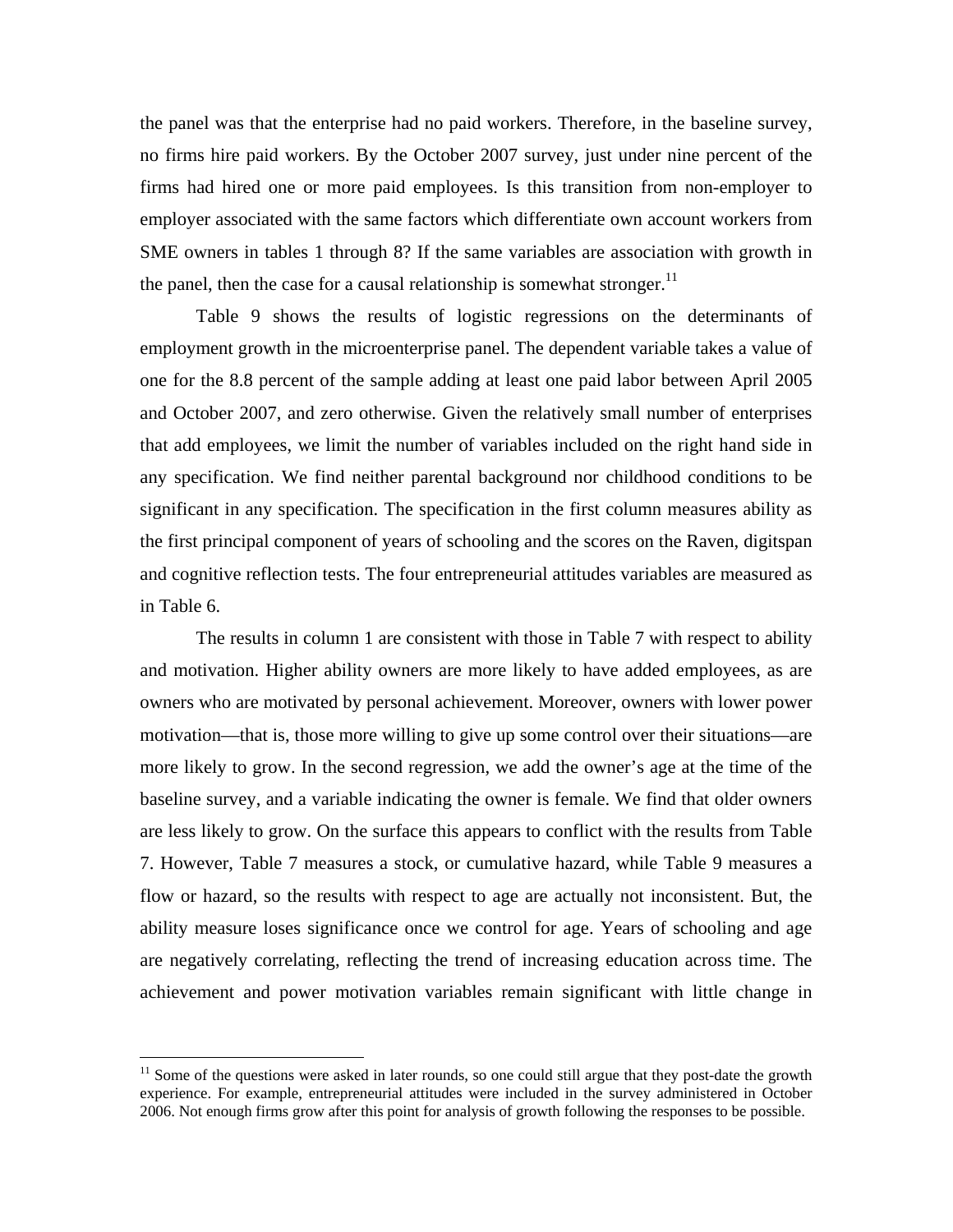magnitude. Note also that enterprises owned by females are much less likely to add paid employees.

Employment growth is much more common among enterprises operating in the manufacturing and services sectors, and very uncommon among retail shops. The first two regressions include a dummy variable indicating the enterprise is a retail shop. The third column drops the retail shops from the sample. The results are very similar when the sample is limited to manufacturers.

Our species analysis classified about two-thirds of the own account workers as wage workers and one-third as SME owners. Did a larger percentage of those classified as SME owners add employees? The answer is yes: 13.8 percent of those classified as SME owners added at least one paid employee, compared with 7.8 percent of those classified as wage workers, a difference significant at the .06 level. Not only do we find a difference in rates of growth, but the nearly 14 percent of SME-type enterprises that add employees in less than three years time is much larger than comparable growth rates in the United States suggested by Davis et al (2007).

#### **Concluding Remarks**

 Are own account workers more like wage workers, or more like owners of larger enterprises? The simplest answer to this question comes from our discriminant analysis. We find that roughly two-thirds of the own account workers should be classified as wage workers rather than entrepreneurs. The more detailed analysis uncovers several interesting patterns. Most significantly, we find that ability, motivation and a competitive attitude are very important in differentiation SME and microenterprise owners. Controlling for these factors, family background and measures of childhood wealth and well being are much less important.

 The classification analysis suggests that capital is not the only, and perhaps not even the primary constraint to growth for the majority of the own account workers. The data thus shed light on the recent concern with the lack of dynamism among recipients of microfinance. Microlenders are concerned that few enterprise owners grow large enough to graduate to more formal lending programs. Our data suggest one explanation for this: the majority of the microenterprise owners are more like wage workers than larger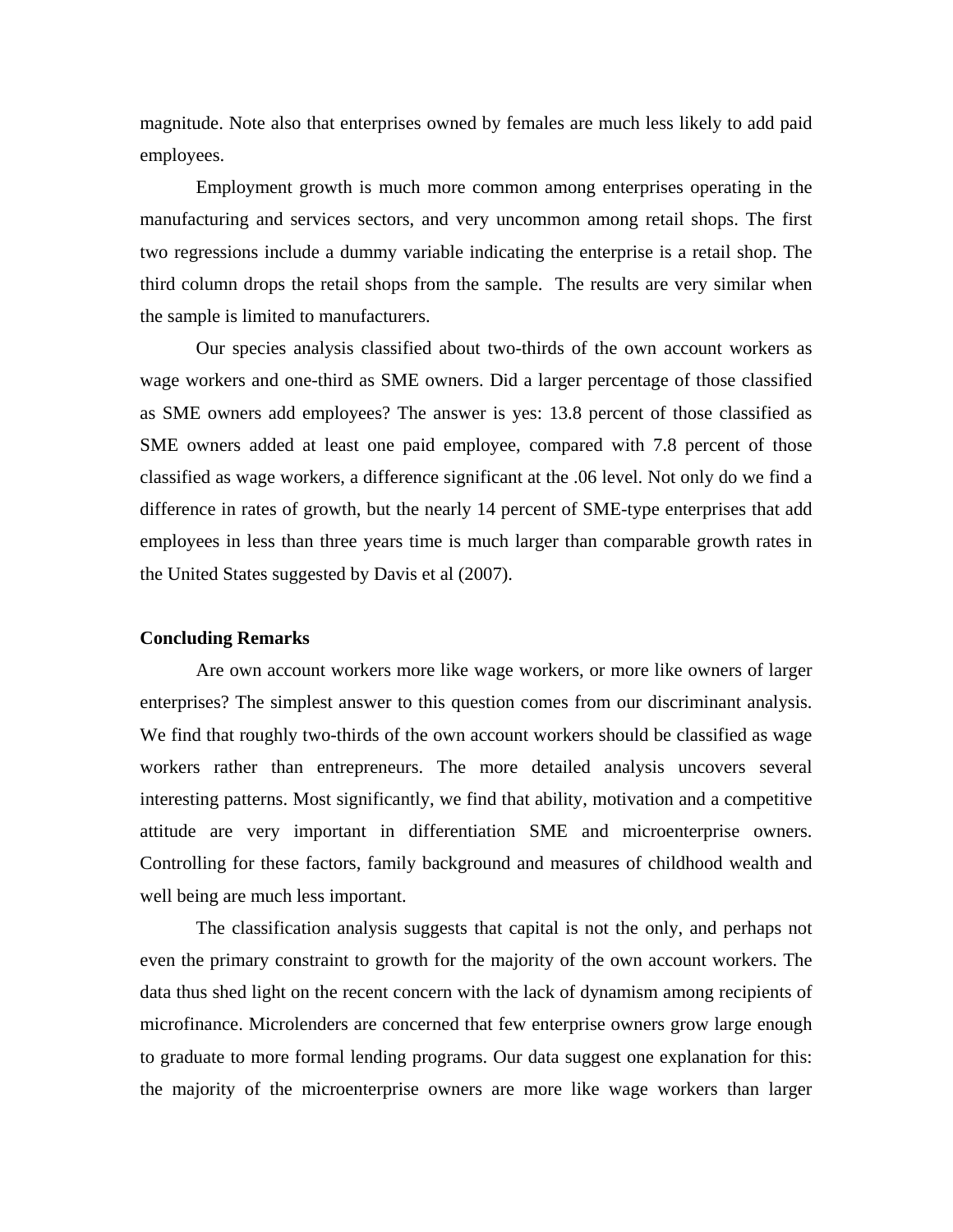enterprise owners in both cognitive ability, personality, and ambition. Indeed, on average they place less emphasis on work than even wage workers. For a substantial part of the microenterprises, the lack of growth is likely to derive from a lack of ability or desire to grow, rather than a lack of finance.

While we find that only a minority of the own account workers have characteristics making them like SME owners, the percentage of own account workers who transition from non-employer to employer status in less than three years is far from trivial. These results have important implications for policies directed at the vast army of own account workers in Sri Lanka, and perhaps in other low-income countries as well. They suggest the need for a set of differentiated policies. For the majority of own account workers unlikely to grow, policies should focus on increasing income. But to the extent that we can identify those with greater prospects for growth, policies toward them should aim to aid the transition to employer status. We view the analysis of these data as only a first step in the design of differentiated set of policies for the sector. We need a much more nuanced and detailed understanding of those in the sector before appropriate policies can be devised.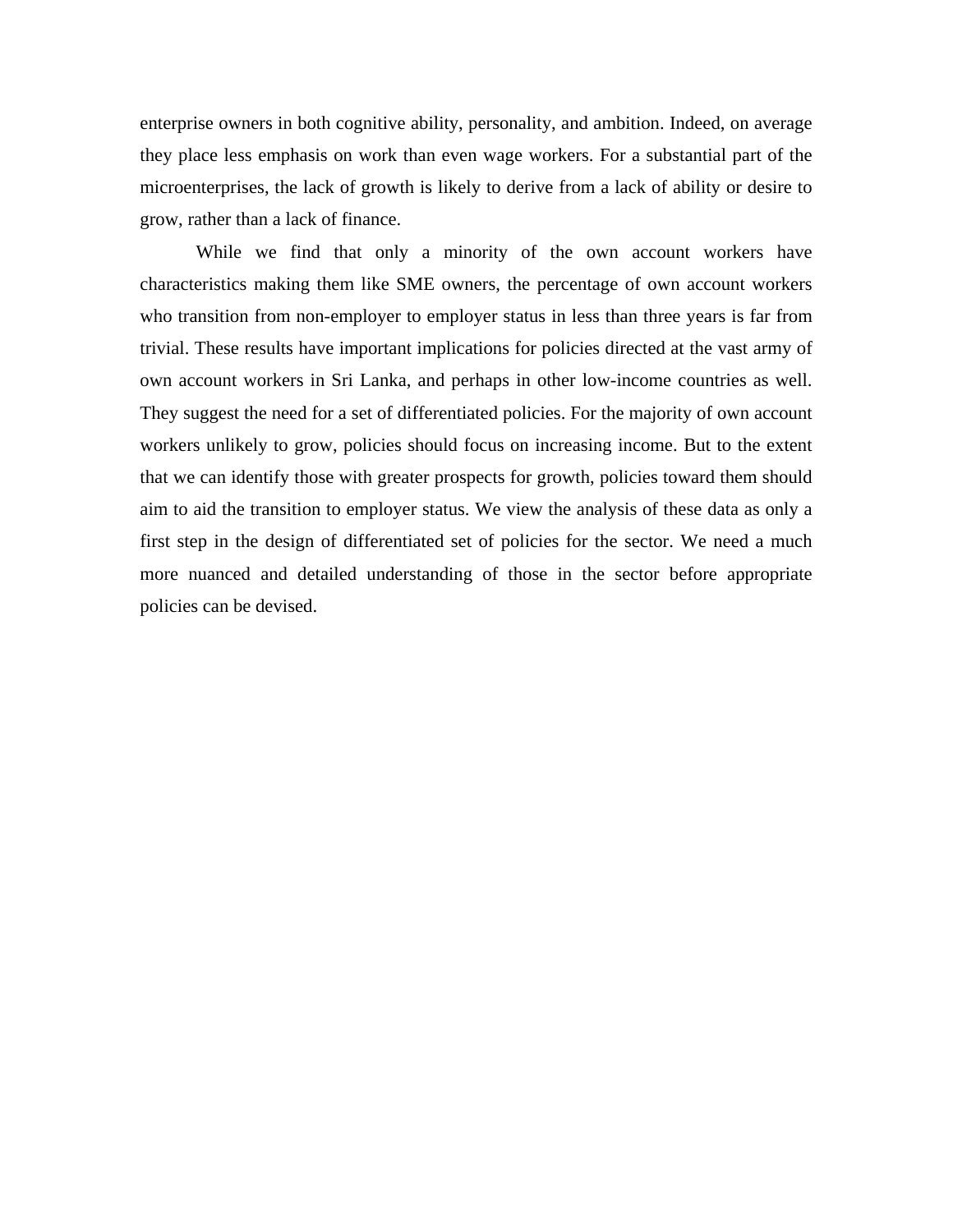#### **References**

Banerjee, Abhijit and Esther Duflo 2004, "Do Firms want to Borrow More? Testing Credit Constraints Using a Directed Lending Program," working paper MIT.

Baum, J. Robert and Edwin A. Locke (2004) "The Relationship of Entrepreneurial Traits, Skill, and Motivation to Subsequent Venture Growth", *Journal of Applied Psychology*  89(4): 587-98.

Bennett, John and Saul Estrin (2007) "Entrepreneurial Entry in Developing Economies: Modeling Interactions Between the Formal and Informal Sector," working paper, London School of Economics.

Blanchflower, David and Andrew Oswald (1998), "What Makes an Entrepreneur?", *Journal of Labor Economics* 16(1): pp. 26-60.

Bluedorn, Allen C., Thomas J. Kalliath, Michael J. Strube, and Gregg D. Martin (1999) "Polychronicity and the Inventory of Polychronic Values (IPV)", *Journal of Management Psychology* 14(3/4): 205-231.

Bosch, Mariano and William Maloney, 2007, "Comparative Analysis of Labor Market Dynamics using Markov Processes: An Application to Informality," World Bank Policy Research Working Paper No. 4429.

Bosch, Mariano, Edwin Goni, and William Maloney, 2007 "The Determinants of Rising Informality in Brazil: Evidence from Gross Worker Flows," World Bank Policy Research Working Paper No. 4375.

Bruhn, Miriam, 2007, "License to Sell: The Effect of Business Registration Reform on Entrepreneurial Activity in Mexico," working paper, World Bank

Cabral, Luís and José Mata, 2003, "On the Evolution of the Firm Size Distribution: Facts and Theory," *American Economic Review*, Vol. 93(4), pp. 1075-1090.

Davis, Steven J., John Haltiwanger, Ron S. Jarmin, C.J. Krizan, Javier Miranda, Alfred Nucci, and Kristin Sandusky, 2007 "Measuring the Dynamics of Young and Small Businesses: Integrating the Employer and Nonemployer Universes," NBER Working Paper No. w13226.

de Mel, Suresh, David McKenzie and Christopher Woodruff (2007a) "Returns to Capital in Microenterprises: Evidence from a Field Experiment", *World Bank Policy Research Working Paper No. 4230*.

de Mel, Suresh, David McKenzie and Christopher Woodruff (2007b) "Who does Microfinance Fail to Reach? Experimental Evidence on Gender and Microenterprise Returns", *BREAD Working Paper No. 157*.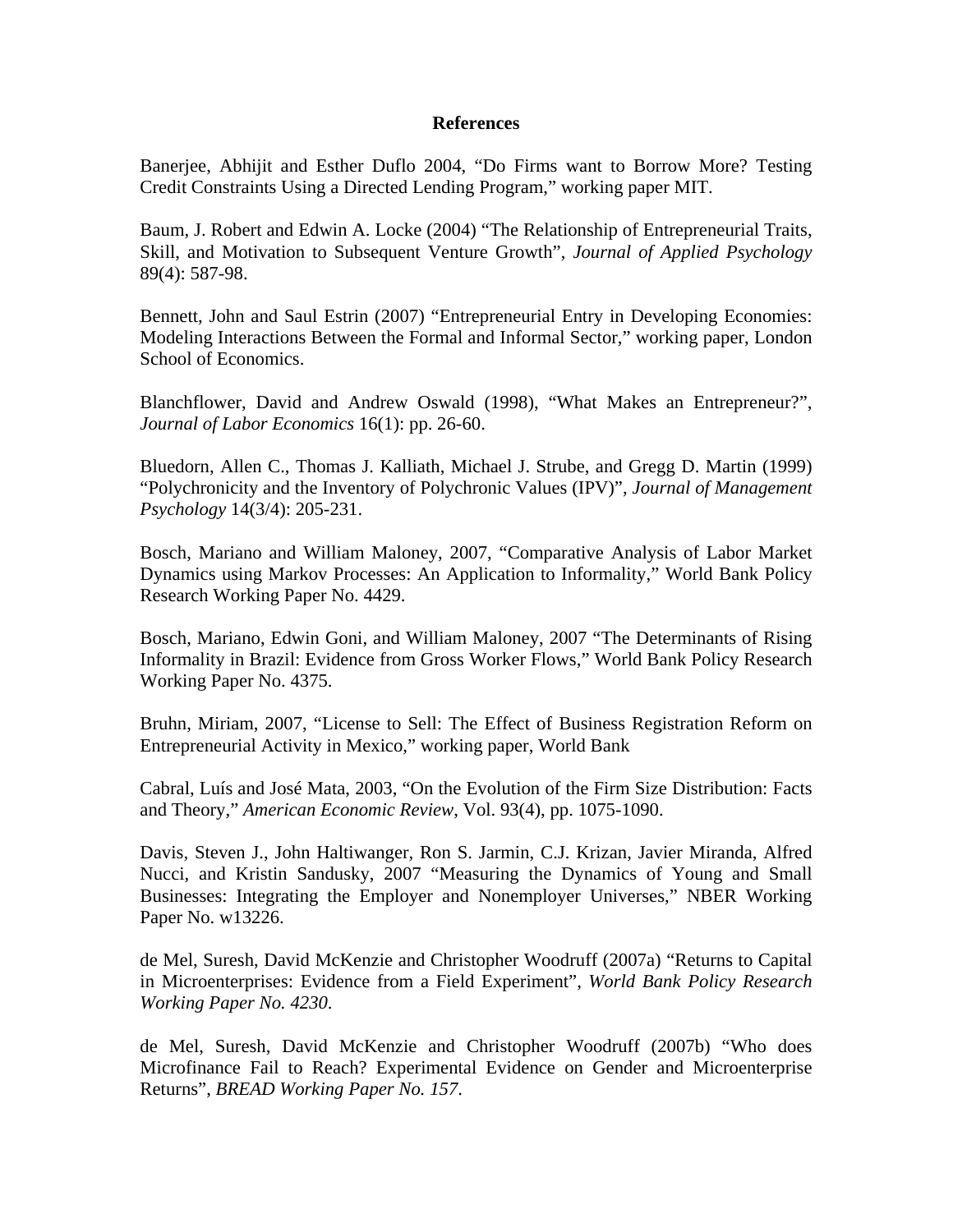Djankov Simeon, Edward Miguel, Yingyi Qian, Gerard Roland, and Ekaterina Zhuravskaya, 2005 "Who are Russia's Entrepreneurs?" Journal of the European Economic Association, Vol 3(2-3), pp. 1-11.

Djankov, Simeon, Yingyi Qian, Gerard Roland, and Ekaterina Zhuravskaya, "Entrepreneurship in Brazil, China, and Russia," CEFIR Working Paper No. w0066.

Djankov, Simeon, Rafael La Porta, Florencio Lopez-de-Silanes and Andrei Schleifer 2002, "The Regulation of Entry," *Quarterly Journal of Economics*, Vol. 117(1), pp. 1-37.

Dunn, Thomas and Douglas Holtz-Eakin, 2000, "Financial Capital, Human Capital, and the Transition to Self-Employment: Evidence from Intergenerational Links," *Journal of Labor Economics*, Vol. 18 (2), pp. 282-305.

Evans, David S. and Boyan Jovanovic (1989) "An Estimated Model of Entrepreneurial Choice under Liquidity Constraints", *The Journal of Political Economy* 97(4): 808-827.

Fields, Gary, 1975, "Rural-Urban Migration, Urban Unemployment and Underemployment, and Job Search Activities in LDC's*," Journal of Development Economics*, Vol. 2, pp. 165-88.

Fields, Gary, 2004, "A Guide to Multisector Labor Market Models," Working paper, Cornell University,

Frederick, Shane, 2005, "Cognitive Reflection and Decision Making," *Journal of Economic Perspectives*, Vol 19(4), pp. 22-45.

Hurst, Erik, and Annamaria Lusardi (2004): "Liquidity Constraints, Household Wealth, and Entrepreneurship," *Journal of Political Economy*, 112(2): 319-347.

Jovanovic, Boyan, 1982, "Selection and the Evolution of Industry," *Econometrica*, Vol. 50, pp. 649-70.

Landier, Augustin; Thesmar, David, 2006, "Financial Contracting with Optimistic Entrepreneurs: Theory and Evidence," working paper, Stern School of Business, NYU.

Lazear, Edward P., 2005, "Entrepreneurship," Journal of Labor Economics, Vol 23 (4), pp. 649-80.

Lucas, Robert E. Jr, 1978, "On the Size Distribution of Firms," *Bell Journal of Economics*, Vol. 9, pp. 508-523.

Lusardi, Anna-Maria and Olivia Mitchell (2006) "Financial Literacy and Planning: Implications for Retirement", *PRC Working Paper Series No. 2006-1*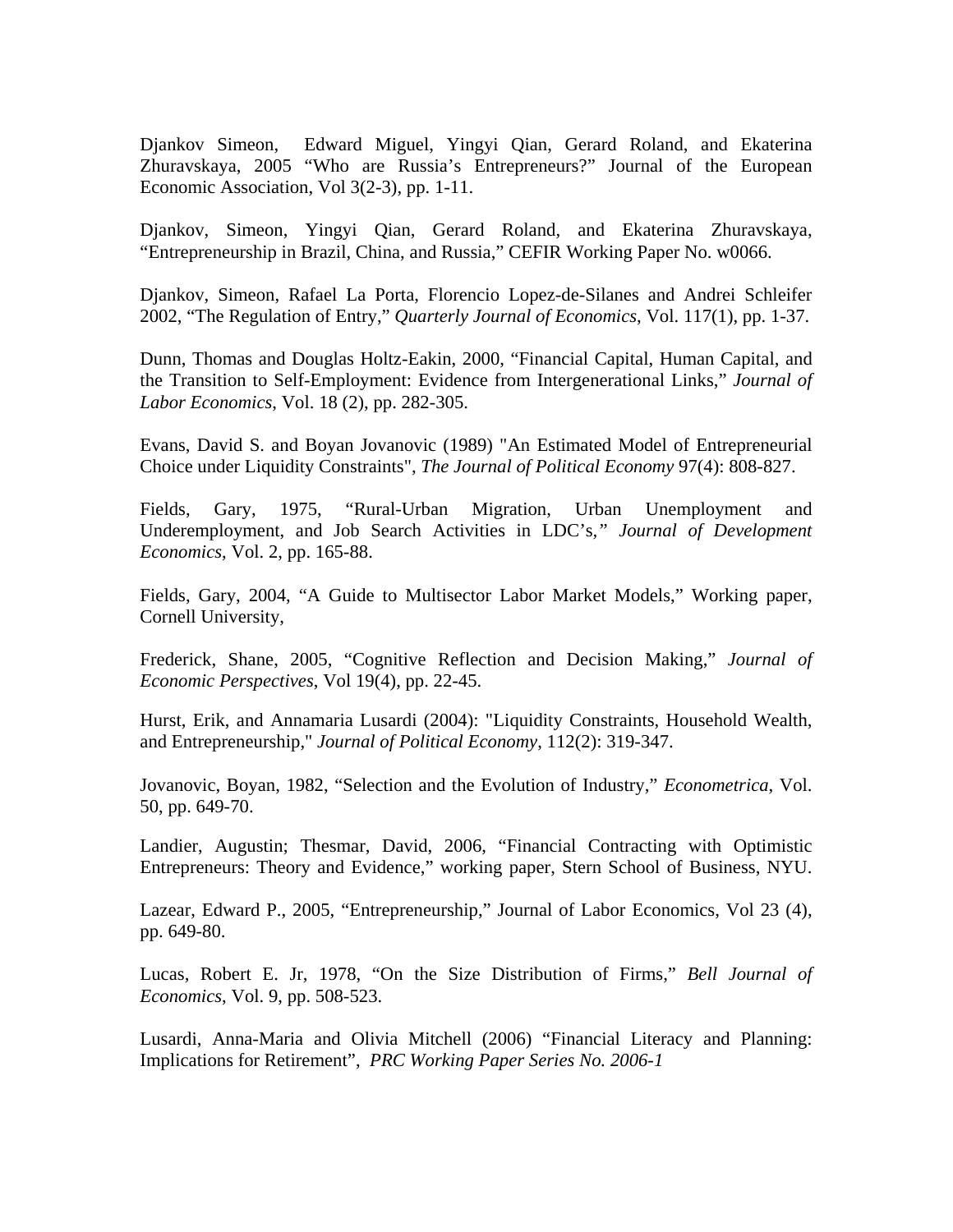Maloney, William, 1999, "Does informality Imply Segmentation in Urban Labor Markets? Evidence from Sectoral Transitions in Mexico," *World Bank Economic Review*, Vol. 13, No.2, pp. 275-302.

McClelland, D.C. (1985) *Human Motivation*. Glenview, IL: Scott, Foreman.

Mishra, S., R. Ghosh, and R. Kanungo (1990) "Measurement of Family Involvement: A cross-national study of managers", *Journal of Cross-cultural Psychology* 21(2): 232-48.

Rubalcava and Turuel, 2004, "The Role of Maternal Cognitive Ability on Child Health," InterAmerican Development Bank, working paper R-497.

Tokman, Victor, 2007, "Modernizing the Informal Sector," UN/DESA Working Paper No. 42.

Wagner, Joachim, "Are Nascent Entrepreneurs Jacks-of-All-Trades? A Test of Lazear's Theory of Entrepreneurship with German Data" (October 2003). IZA Discussion Paper No. 911

Woodruff, Christopher, 2007, "Self Employment: Engine of Growth or Self-Help Safety Net?" in Paci and Serneels, Eds., *Employment and Shared Growth*. Washington, DC: The World Bank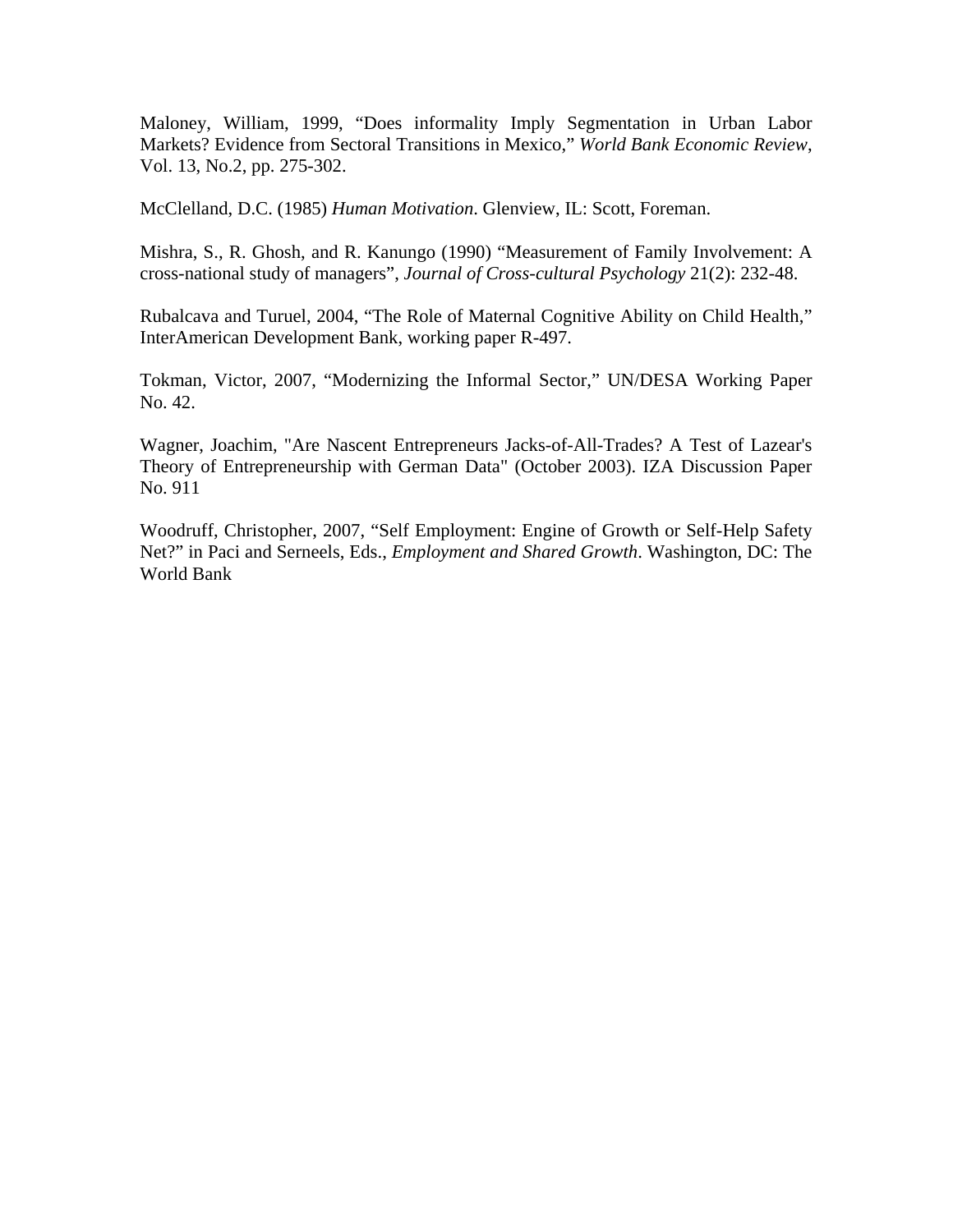|                                  | Table 1              |                 |                |                |                 |
|----------------------------------|----------------------|-----------------|----------------|----------------|-----------------|
| <b>Measures of ability</b>       | <b>SME</b><br>Owners | Sig<br>SME/SLMS | Own<br>Account | Sig<br>SLMS/WW | Wage<br>Workers |
| Years of schooling               | 11.5                 | $***$           | 9.3            | $***$          | 10.4            |
| Score on digitspan recall test   | 7.2                  | ***             | 5.9            | $***$          | 6.5             |
| Score on Raven test              | 3.1                  | $***$           | 2.7            |                | 2.8             |
| Cognitive reflection test        | 0.39                 | $***$           | 0.21           |                | 0.25            |
| First PC of Raven, digit, CRT    | 0.49                 | ***             | $-0.36$        | ***            | $-0.04$         |
| Financial literacy (3 questions) | 1.40                 | $***$           | 1.26           |                | 1.23            |

Notes: See text for variable description.

Significance of difference in means indicated by asterisks: \*\*\* - significant at the .01 level; \*\* - significant at the .05 level ; \* - significant at the .10 level.

|                             |                      | Table 2         |                |                |                 |  |
|-----------------------------|----------------------|-----------------|----------------|----------------|-----------------|--|
| <b>Parents</b>              | <b>SME</b><br>Owners | Sig<br>SME/SLMS | Own<br>Account | Sig<br>SLMS/WW | Wage<br>Workers |  |
| Father's years schooling    | 8.4                  | $***$           | 7.4            |                | 7.7             |  |
| Mother's years schooling    | 8.1                  | ***             | 7.1            |                | 7.3             |  |
| Father owned business       | 53%                  | ***             | 37%            | $***$          | 17%             |  |
| Mother owned business       | 6%                   | $***$           | 11%            | ***            | 3%              |  |
| % father SE at age 12       | 57%                  | ***             | 48%            | $***$          | 32%             |  |
| % fathers day workers at 12 | 13%                  | *               | 17%            | $***$          | 33%             |  |
| See the notes to Table 1    |                      |                 |                |                |                 |  |

|                                     | Table 3A   |          |         |         |         |
|-------------------------------------|------------|----------|---------|---------|---------|
|                                     | <b>SME</b> | Sia      | Own     | Sia     | Wage    |
| <b>Neighborhood at Age 12:</b>      | Owners     | SME/SLMS | Account | SLMS/WW | Workers |
| % of neighbors who "got by with dil | 20%        | ***      | 27%     |         | 27%     |
| % of cohort took O-Levels           | 81%        | ***      | 60%     | ***     | 77%     |
| % taking A-levels                   | 42%        | ***      | 25%     | ***     | 35%     |

|                                      | Table 3B   |          |         |         |         |
|--------------------------------------|------------|----------|---------|---------|---------|
|                                      | <b>SME</b> | Sig      | Own     | Sig     | Wage    |
| Individual / family at age 12        | Owners     | SME/SLMS | Account | SLMS/WW | Workers |
| Family owned radio                   | 69%        | $\star$  | 63%     | $\ast$  | 57%     |
| Family owned bicycle                 | 59%        |          | 55%     |         | 48%     |
| Family owned vehicle                 | 22%        | ***      | 3%      |         | 3%      |
| House had dirt floor                 | 14%        |          | 12%     | ***     | 37%     |
| Your family "got by with difficulty" | 28%        | $***$    | 39%     | $***$   | 49%     |
| Relative height at age 12            | 6.06       | $***$    | 5.42    |         | 5.44    |
| Family knew doctor                   | 39%        | $***$    | 27%     | $***$   | 22%     |
| Family knew lawyer                   | 27%        | ***      | 12%     | $\ast$  | 6%      |
| Family knew banker                   | 22%        | $***$    | 12%     | $***$   | 8%      |
| See the notes to Table 1             |            |          |         |         |         |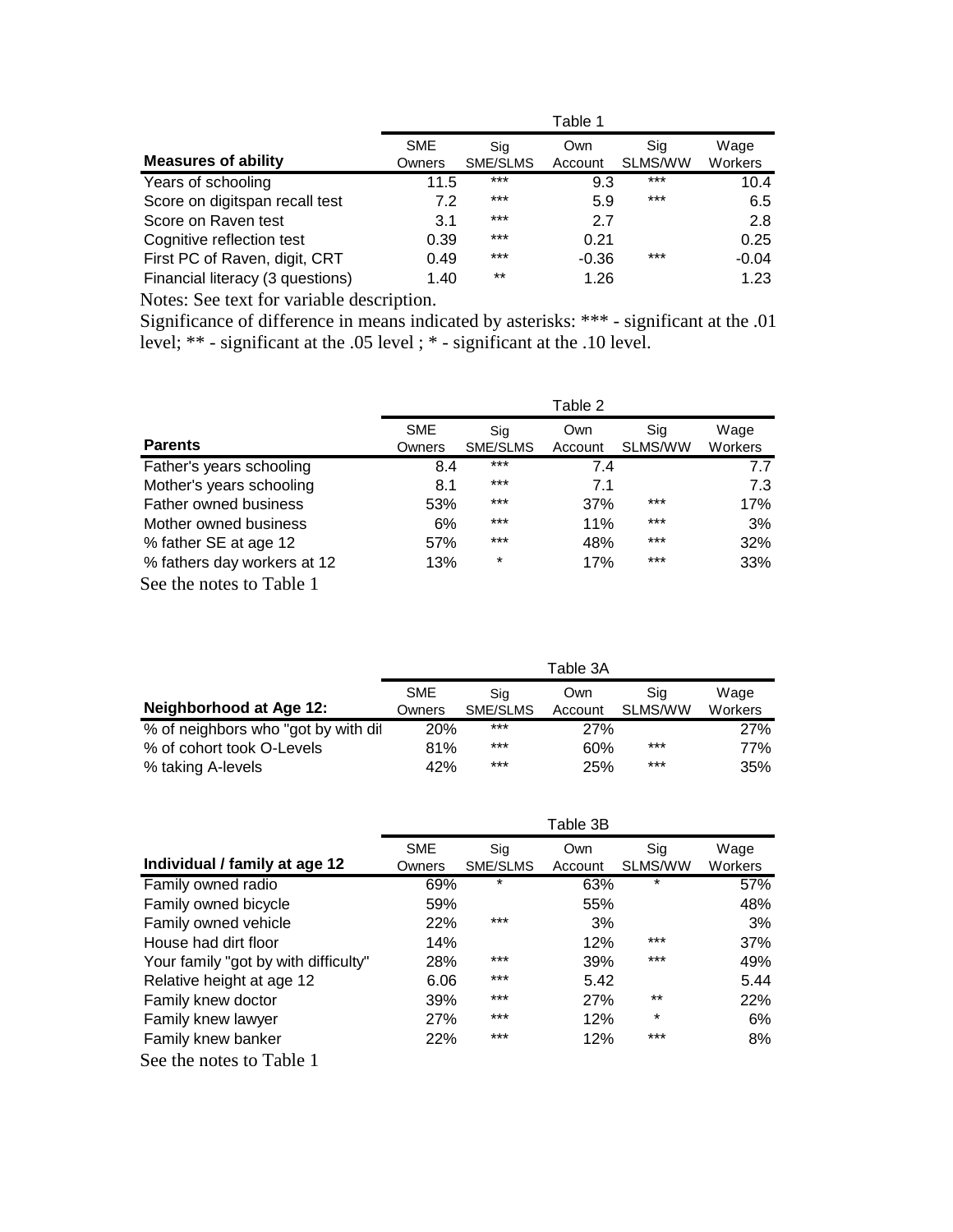|                          |            | Table 4  |         |         |         |  |
|--------------------------|------------|----------|---------|---------|---------|--|
|                          | <b>SME</b> | Sia      | Own     | Sia     | Wage    |  |
| <b>Labor History</b>     | Owners     | SME/SLMS | Account | SLMS/WW | Workers |  |
| Previously wage worker   | 45%        | $***$    | 33%     | $***$   | 77%     |  |
| Previously overseas      | 7%         |          | 5%      | $\star$ | 2%      |  |
| See the notes to Table 1 |            |          |         |         |         |  |

|                              |                      |                 | Table 5        |                |                 |
|------------------------------|----------------------|-----------------|----------------|----------------|-----------------|
| <b>Attitudes toward risk</b> | <b>SME</b><br>Owners | Sia<br>SME/SLMS | Own<br>Account | Sia<br>SLMS/WW | Wage<br>Workers |
| <b>CRRA</b> from lottery     | 0.47                 | $***$           | 0.16           |                | 0.10            |
| Overall life risk            | 6.87                 | ***             | 6.47           | $***$          | 6.18            |
| Financial risk               | 5.6                  |                 | 5.64           | $***$          | 5.28            |
| See the notes to Table 1     |                      |                 |                |                |                 |

|                                | Table 6    |          |         |         |         |
|--------------------------------|------------|----------|---------|---------|---------|
|                                | <b>SME</b> | Sig      | Own     | Sig     | Wage    |
| <b>Psychology</b>              | Owners     | SME/SLMS | Account | SLMS/WW | Workers |
| Work centrality                | 3.5        | $***$    | 3.2     |         | 3.3     |
| Tenacity (2 qs)                | 8.3        | $***$    | 7.8     | $***$   | 8       |
| Achievement (5 questions)      | 20.1       | ***      | 18.6    | ***     | 19.1    |
| Power motivation (3 qs)        | 9.2        |          | 9.2     | ***     | 8.5     |
| Locus of control (3 questions) | 9.2        | ***      | 9.6     |         | 9.6     |
| Impulsiveness (3 questions)    | 7.2        | $***$    | 7.6     | $***$   | 7.3     |
| Polychronicity (3 questions)   | 7.5        |          | 7.6     | ***     | 7.1     |
| Organized                      | 4.2        | $***$    | 3.8     | ***     | 3.9     |
| Optimism                       | 20.7       | *        | 20.4    | ***     | 19.8    |
| See the notes to Table 1       |            |          |         |         |         |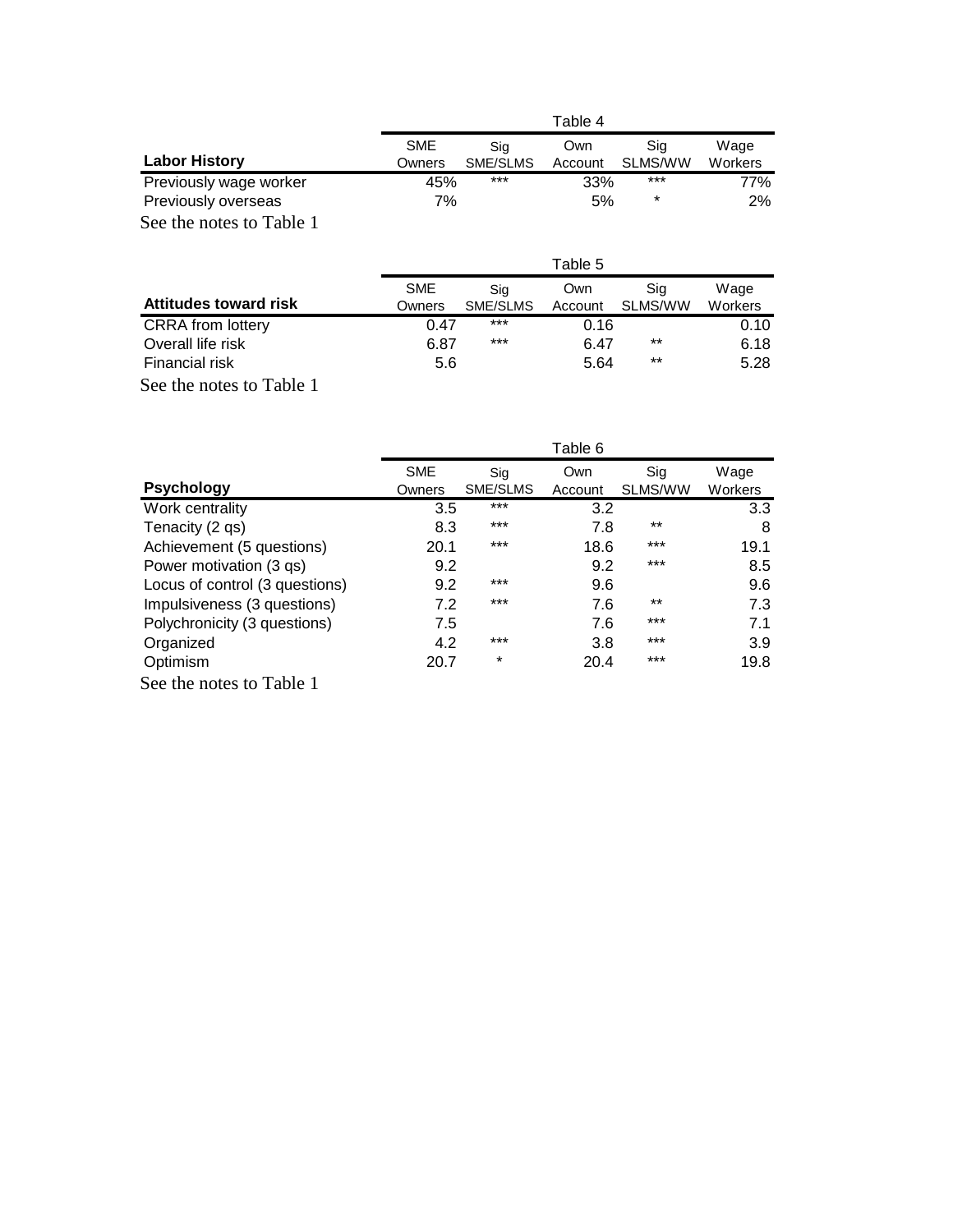|                             | (1)          | $\overline{(2)}$ | $\overline{(3)}$ |
|-----------------------------|--------------|------------------|------------------|
|                             | <b>MALES</b> |                  | <b>FEMALES</b>   |
|                             | SME/SLMS     | WW/SLMS          | WW/SLMS          |
|                             |              |                  |                  |
| Age                         | $0.048***$   | $-0.013$         | $-0.043***$      |
|                             | (.012)       | (.010)           | (.013)           |
| <b>Years of Schooling</b>   | $0.194***$   | $0.092*$         | $0.174**$        |
|                             | (.054)       | (.051)           | (.076)           |
| Ability (PC of 3)           | $0.472***$   | $0.234**$        | $0.495***$       |
|                             | (.120)       | (.115)           | (.158)           |
| Father owned a business     | $0.530**$    | $-1.44***$       | $-0.664**$       |
|                             | (.242)       | (.258)           | (.318)           |
| Risk aversion (Lottery)     | $-0.095$     | $-0.081$         | $-0.094$         |
|                             | (0.101)      | (0.099)          | (0.118)          |
| Height @ 12                 | $0.188***$   | 0.078            | $-0.142*$        |
|                             | (.073)       | (.066)           | (.082)           |
| % neighbors poor@ 12        | $-0.009*$    | $-0.002$         | $-0.007$         |
|                             | (.005)       | (.004)           | (.005)           |
| % O-Levels                  | $0.019***$   | $0.015***$       | $0.027***$       |
|                             | (.004)       | (.004)           | (.006)           |
| Family had contacts @ 12    | $-0.187**$   | $-0.194**$       | $-0.122$         |
|                             | (.075)       | (.084)           | (.097)           |
| Assets owned @ 12 (PC of 6) | 0.013        | $-0.368***$      | $-0.096$         |
|                             | (.124)       | (.132)           | (.158)           |
|                             |              |                  |                  |

Table 7A Logistic Regressions for Choosing SME or Wage Work Instead of Own Account Work

Regression results continued on Table 7B …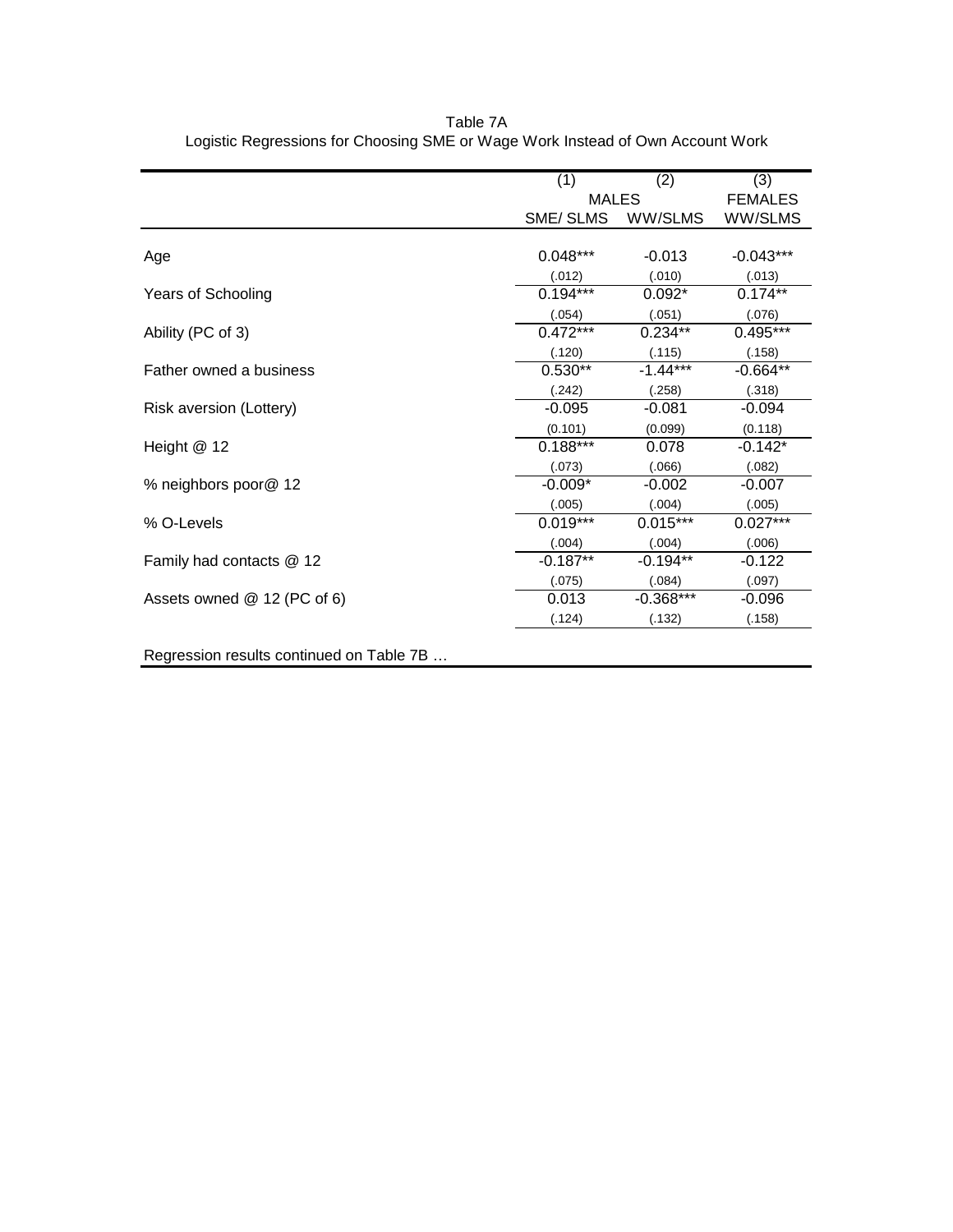|                                 | (1)          | $\overline{(2)}$ | (3)            |
|---------------------------------|--------------|------------------|----------------|
|                                 | <b>MALES</b> |                  | <b>FEMALES</b> |
|                                 | SME/SLMS     | WW/SLMS          | WW/SLMS        |
|                                 |              |                  |                |
| <b>Work Centrality</b>          | 0.192        | $0.228*$         | 0.153          |
|                                 | (.133)       | (.122)           | (.165)         |
| Tenacity                        | 0.166        | 0.089            | $-0.042$       |
|                                 | (.128)       | (.108)           | (.128)         |
| Achievement                     | $0.276***$   | 0.060            | 0.114          |
|                                 | (.064)       | (.054)           | (.073)         |
| Power motivation                | $-0.134*$    | $-0.158***$      | $-0.324***$    |
|                                 | (0.069)      | (0.061)          | (0.083)        |
| Locus of control (3 questions)  | $-0.126*$    | $-0.065$         | 0.026          |
|                                 | (.068)       | (.062)           | (.084)         |
| Impulsiveness (3 questions)     | $-0.01$      | 0.016            | $-0.177*$      |
|                                 | (.075)       | (.073)           | (.092)         |
| Polychronicity                  | 0.069        | $-0.098*$        | $-0.006$       |
|                                 | (.059)       | (.057)           | (.071)         |
| Organized                       | $0.472**$    | $0.521***$       | $-0.043$       |
|                                 | (.202)       | (.182)           | (.198)         |
| Optimism                        | $-0.089*$    | $-0.117***$      | $-0.039$       |
|                                 | (.046)       | (.043)           | (.050)         |
| <b>Firm-Period Observations</b> | 549          | 469              | 357            |
| Pseudo R-Square                 | 0.35         | 0.22             | 0.31           |

Table 7B Logistic Regressions for Choosing SME or Wage Work Instead of Own Account Work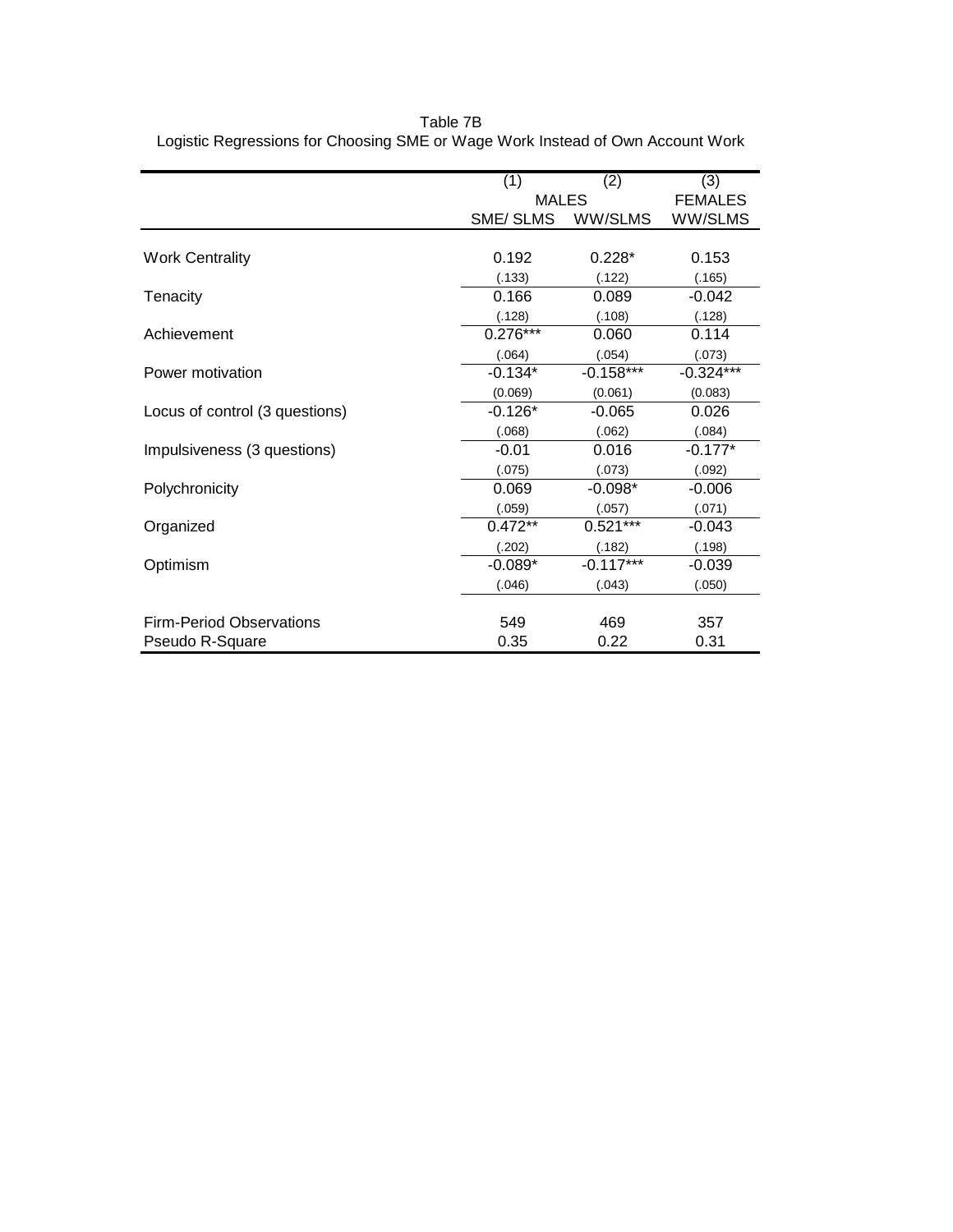|                                      | SME / Wage Worker |            |                    |            |
|--------------------------------------|-------------------|------------|--------------------|------------|
|                                      | Sample            |            | <b>SLMS Sample</b> |            |
|                                      | % SME             |            | ℅                  | $\%$       |
|                                      | owners            | % WW       | Classified         | classified |
|                                      | correctly         | correctly  | as SME             | as wage    |
| Variable set used in classification: | classified        | classified | owner              | worker     |
|                                      |                   |            |                    |            |
| Ability measures only (1)            | 74.0%             | 69.3%      | 23.4%              | 76.6%      |
|                                      |                   |            |                    |            |
| Family background only (2)           | 73.6%             | 75.4%      | 37.5%              | 62.5%      |
|                                      |                   |            |                    |            |
| Entrepreneurial attitudes only (3)   | 73.3%             | 70.4%      | 29.2%              | 70.8%      |
|                                      |                   |            |                    |            |
| All variables combined               | 78.9%             | 78.1%      | 29.6%              | 70.4%      |

#### Table 8 Species Classification Analysis

Notes: All variable groups include age, gender and years of schooling

(1): Ability measures are scores on Raven, digitspan and cognitive reflection tests

(2) Variables measure whether father and mother had a business, the percentage of respondent's cohort sitting for the o-level exams, and at age 12: relative height, % of neighbors poor, respondent's family poor, dirt floor, index of household assets and family connections

(3) Variables include Work centrality, tenacity, achievement, power motivation, locus of control, impulsiveness, polychronicity, optimism, organized person, and trust.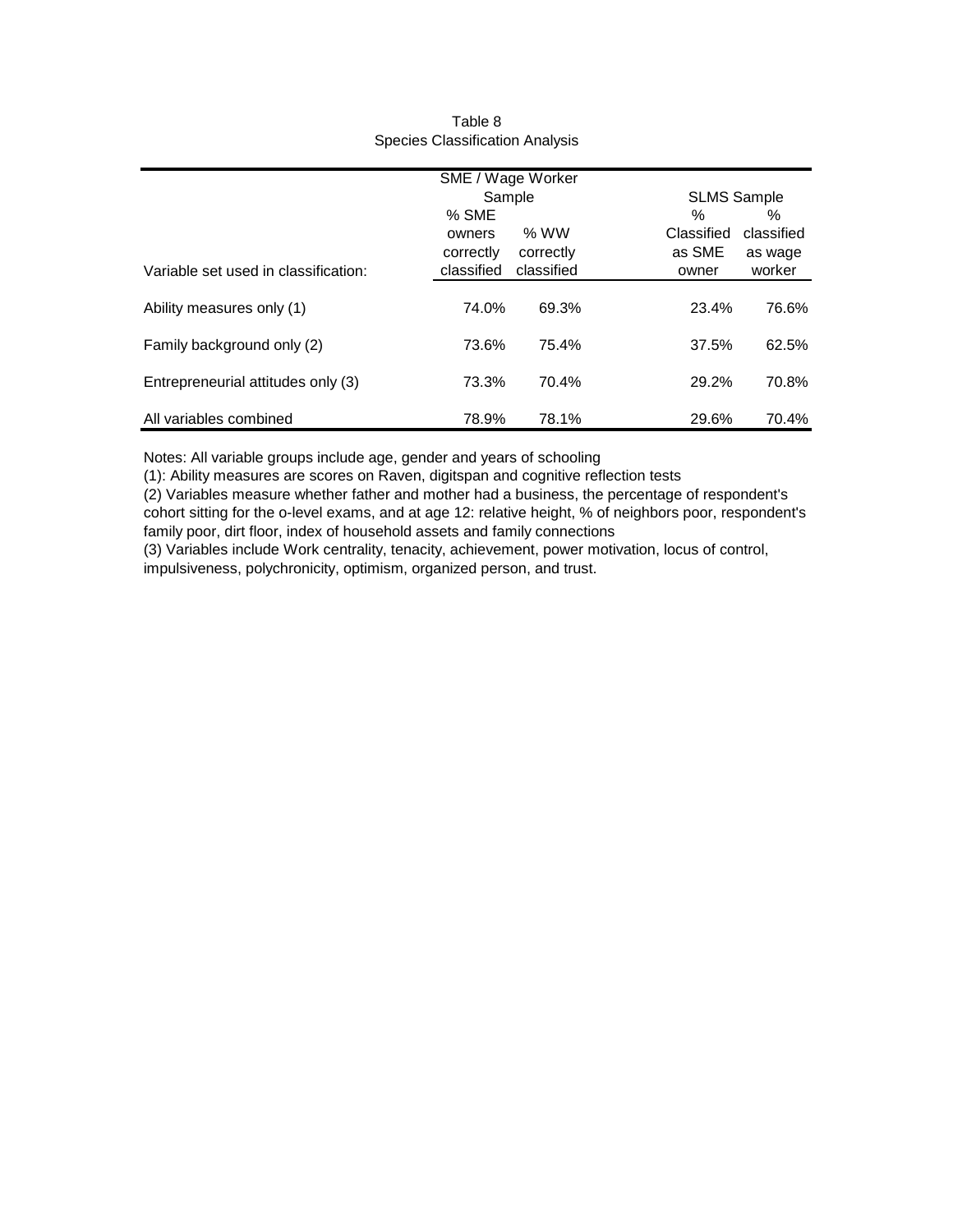|                                 | (1)        | (2)                           | (3)         |
|---------------------------------|------------|-------------------------------|-------------|
|                                 |            | <b>SLMS Employment Growth</b> |             |
|                                 |            |                               |             |
| Ability                         | .245*      | 0.146                         | 0.114       |
|                                 | (.142)     | (.146)                        | (.148)      |
| Age                             |            | $-0.041**$                    | $-0.040**$  |
|                                 |            | (.016)                        | (.017)      |
| Achievement                     | $0.229***$ | $0.220***$                    | $0.222***$  |
|                                 | (.075)     | (.076)                        | (.077)      |
| Power motivation                | $-0.199**$ | $-0.163*$                     | $-0.149*$   |
|                                 | (0.085)    | (0.088)                       | (0.089)     |
| Organized                       | $-0.200$   | $-0.213$                      | $-0.244$    |
|                                 | (.231)     | (.232)                        | (.235)      |
| Optimism                        | $-0.002$   | $-0.015$                      | $-0.014$    |
|                                 | (.050)     | (.051)                        | (.051)      |
| Female                          |            | $-0.802***$                   | $-0.851***$ |
|                                 |            | (.332)                        | (.341)      |
|                                 |            |                               |             |
| <b>Firm-Period Observations</b> | 517        | 517                           | 395         |
| Pseudo R-Square                 | 0.05       | 0.13                          | 0.08        |

Table 9 Logistic Regressions for Addition of Paid Employees

Note: Standard errors in parentheses. The regressions in columns 2 and 3 also include a variable indicating the enterprise is a retail shop.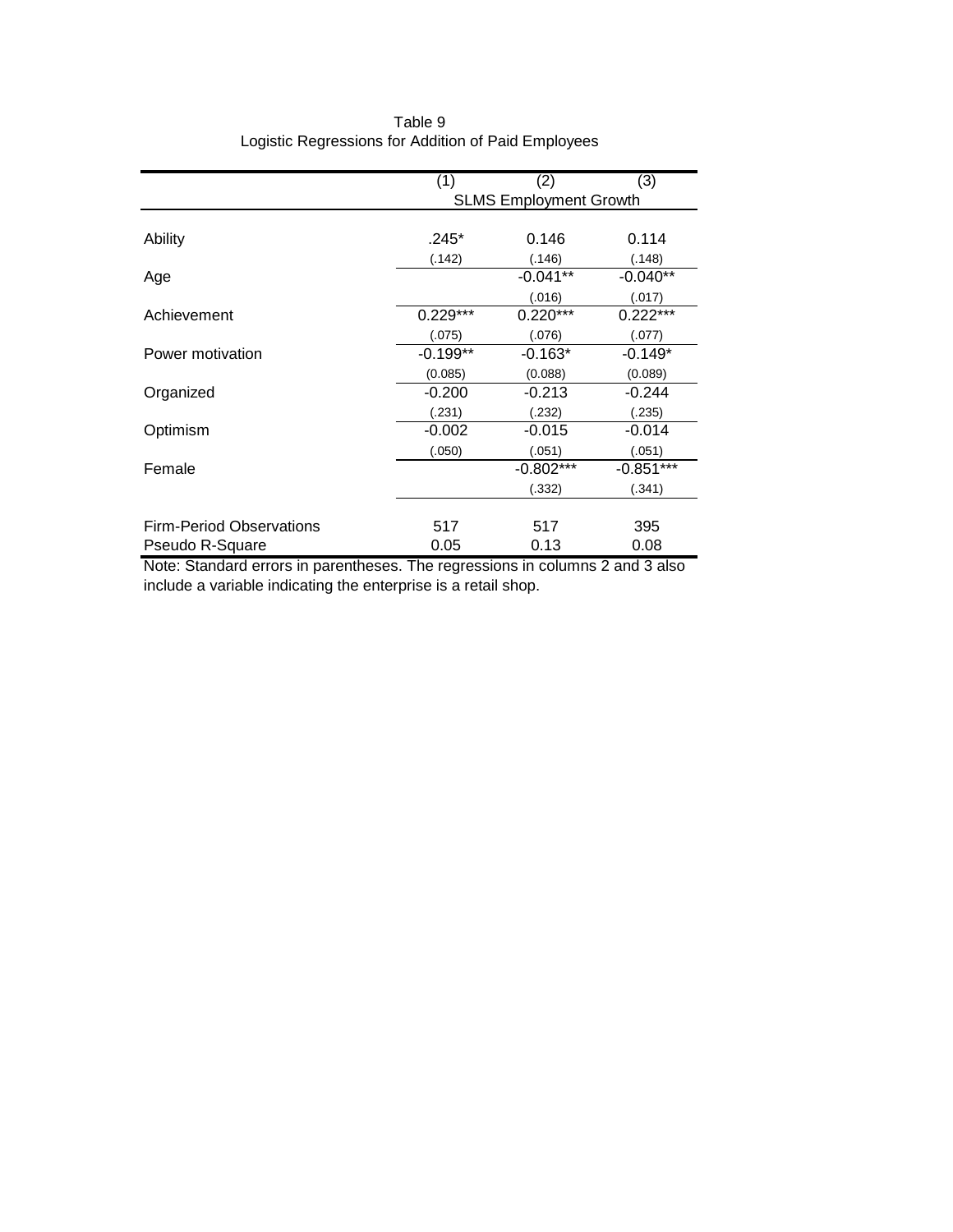#### **Appendix: Entrepreneurial psychology survey questions**

Responses to all questions are on a scale of 1 to 5, with 5 indicating "Agree Strongly" and 1 indicating "Disagree Strongly"

Impulsiveness:

I plan tasks carefully. ( Scale reversed) I make up my mind quickly. I save regularly (Scale reversed)

Passion for work

I look forward to returning to my work when I am away from work

Tenacity

I can think of many times when I persisted with work when others quit. I continue to work on hard projects even when others oppose me

#### Polychronicity:

I like to juggle several activities at the same time

I would rather complete an entire project every day than complete parts of several projects (Scale reversed)

I believe it is best to complete one task before beginning another (Scale reversed)

#### Locus of control:

It is difficult to know who my real friends are. I never try anything that I am not sure of. A person can get rich by taking risks (Scale reversed)

#### Achievement:

It is important for me to do whatever I'm doing as well as I can even if it isn't popular with people around me.

Part of my enjoyment in doing things is improving my past performance.

When a group I belong to plans an activity, I would rather direct it myself than just help out and have someone else organize it.

I try harder when I'm in competition with other people.

It is important to me to perform better than others on a task.

Achievement (work):

It is important for me to do whatever I'm doing as well as I can even if it isn't popular with people around me.

Part of my enjoyment in doing things is improving my past performance.

#### Achievement (competitive):

I try harder when I'm in competition with other people.

It is important to me to perform better than others on a task.